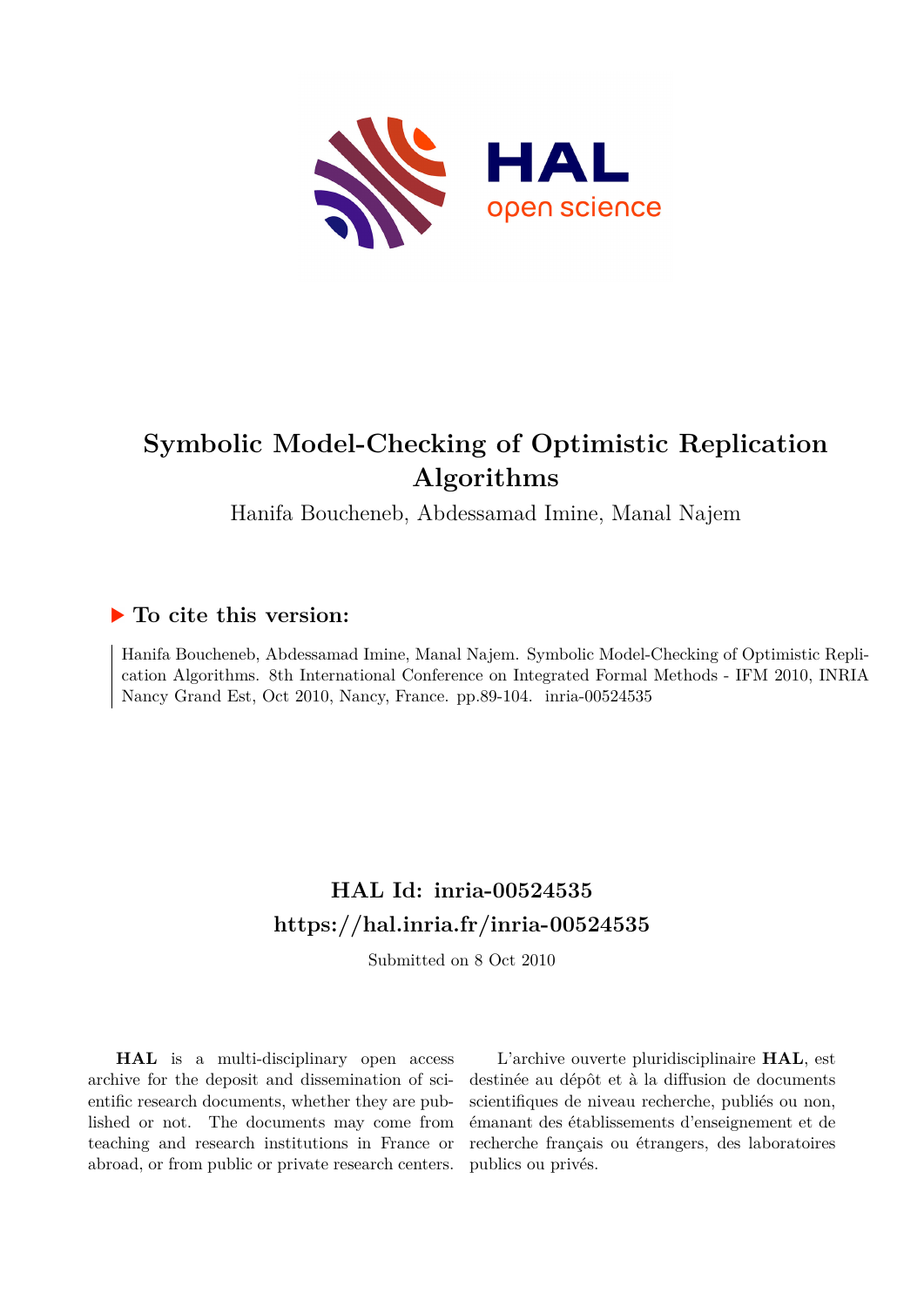# Symbolic Model-Checking of Optimistic Replication Algorithms

Hanifa Boucheneb<sup>1</sup>, Abdessamad Imine<sup>2</sup>, and Manal Najem<sup>1</sup>

 $1$  Laboratoire VeriForm, Department of Computer Engineering, École Polytechnique de Montréal, P.O. Box 6079, Station Centre-ville, Montréal, Quebec,Canada, H3C 3A7 ´ hanifa.boucheneb@polymtl.ca <sup>2</sup> INRIA Grand-Est & Nancy-Université, France imine@loria.fr

Abstract. The Operational Transformation (OT) approach, used in many collaborative editors, allows a group of users to concurrently update replicas of a shared object and exchange their updates in any order. The basic idea of this approach is to transform any received update operation before its execution on a replica of the object. This transformation aims to ensure the convergence of the different replicas of the object. However, designing transformation algorithms for achieving convergence is a critical and challenging issue. In this paper, we address the verification of OT algorithms with a symbolic model-checking technique. We show how to use the difference bound matrices to explore symbolically infinite state-spaces of such systems and provide symbolic counterexamples for the convergence property.

Key words: collaborative editors; operational transformation; difference bound matrices; symbolic model checking; convergence property.

# 1 Introduction

Motivations. Collaborative editing systems constitute a class of distributed systems where dispersed users interact by manipulating simultaneously some shared objects like texts, images, graphics, etc. One of the main challenges is the data consistency. To improve data availability, optimistic consistency control techniques are commonly used. The shared data is replicated so that the users update their local data replicas and exchange their updates between them. So, the updates are applied in different orders at different replicas of the object. This potentially leads to divergent (or different) replicas, an undesirable situation for collaborative editing systems. *Operational Transformation* (OT) is an optimistic technique which has been proposed to overcome the divergence problem [4]. This technique consists of an algorithm which transforms an update (previously executed by some other user) according to local concurrent updates in order to achieve convergence. It is used in many collaborative editors including Joint Emacs [8] (an Emacs collaborative editor), CoWord [13] (a collaborative version of Microsoft Word), CoPowerPoint [13] (a collaborative version of Microsoft PowerPoint) and, more recently, the Google Wave (a new google platform<sup>3</sup>).

It should be noted that the data consistency relies crucially on the correctness of an OT algorithm. According to [8], the consistency is ensured iff the transformation

<sup>3</sup> http://www.waveprotocol.org/whitepapers/operational-transform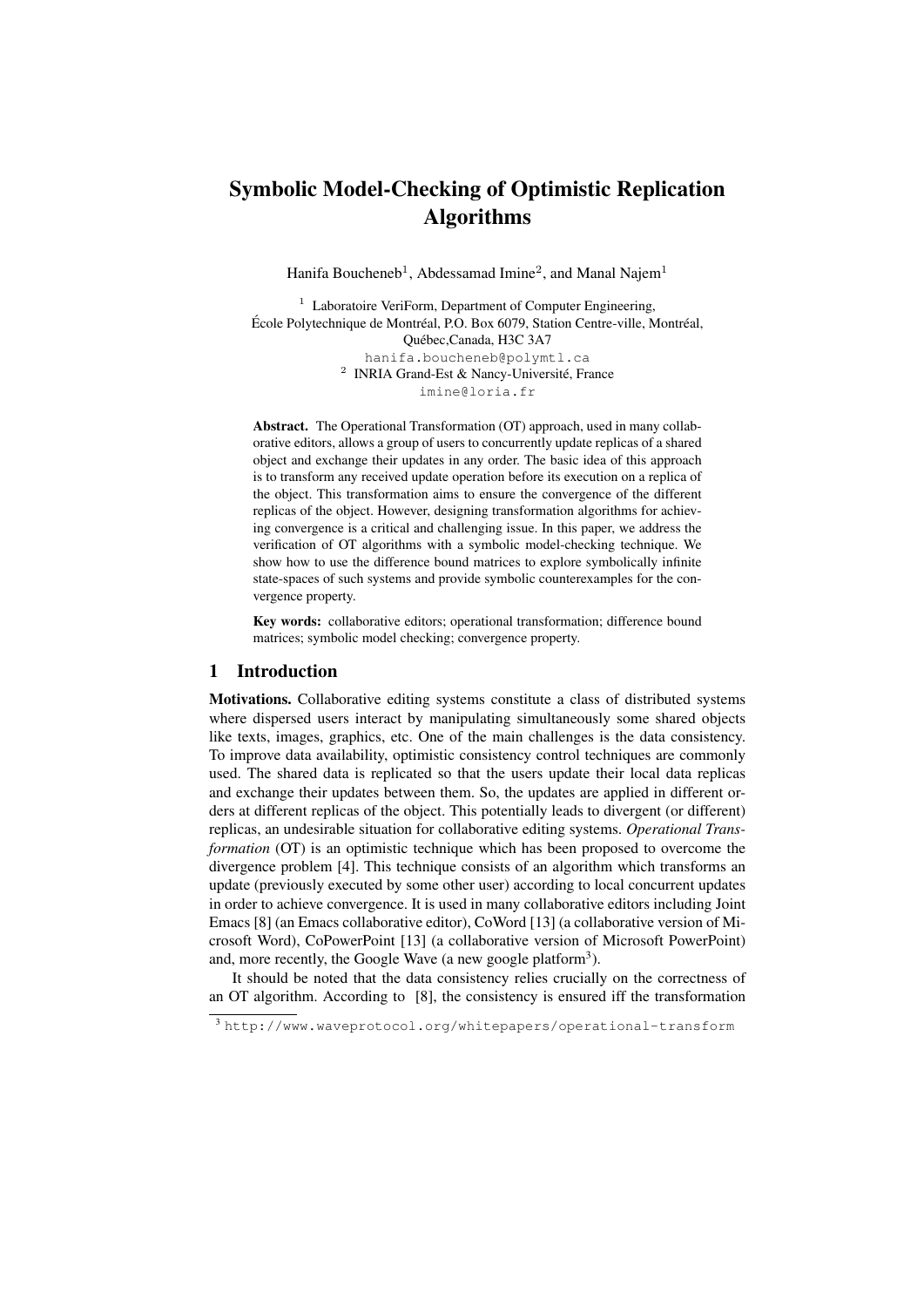function satisfies two properties  $TP1$  and  $TP2$  (explained in Section 2). Finding such a function and proving that it satisfies  $TP1$  and  $TP2$  is not an easy task. In addition, the proof by hand of these properties is often unmanageably complicated due to the fact that an OT algorithm has infinitely many states. Consequently, proving the correctness of OT algorithms should be assisted by automatic tools.

Related Work. Very little research has been done on automatically verifying the correctness of OT algorithms. To the best of our knowledge, [7] is the first work that addresses this problem. In this work, the authors have proposed a formal framework for modelling and verifying transformation functions with algebraic specifications. For checking the properties  $TP1$  and  $TP2$ , they used an automatic theorem prover. However, this theorem proving approach has some shortcomings: (i) the model of the system is sound but not complete w.r.t.  $TP1$  and  $TP2<sup>4</sup>$  (i.e., it does not guarantee that the violation of property  $TP1$  or  $TP2$  is really feasible); (ii) there is no guidance to understand the counterexamples (when the properties are not verified); (iii) it requires some interaction (by injecting new lemmas) to complete the verification. In [3], the authors have used a model-checking technique to verify  $OT$  algorithms. This approach is not based on the verification of properties  $TP1$  and  $TP2$  but is instead based on the generation of the effective traces of the system. So, it allows to get a complete and informative scenario when a bug (a divergence of two copies of the shared object) is detected. Indeed, the output contains all necessary operations and the step-by-step execution that lead to the divergence situation. This approach guaranties that the detected divergence situations are really feasible. However, it needs to fix the shared object, the number of sites, the number of operations, the domains of parameters of operations and to execute explicitly the updates.

Contributions. We propose here a symbolic model-checking technique, based on difference bound matrices (DBMs) [1], to verify whether an OT algorithm satisfies properties  $TP1$  and  $TP2$ . We show how to use DBMs, to handle symbolically the update operations of the collaborative editing systems and to verify symbolically the properties  $TP1$  and  $TP2$ . The verification of these properties is performed automatically without carrying out different copies of the shared object and executing explicitly the updates. So, there is no need to fix the alphabet and the maximal length of the shared object. Thus, unlike [3], the symbolic model-checking proposed here enables us to get more abstraction and to build symbolic counterexamples. Moreover, for fixed numbers of sites and operations, it allows to prove whether or not an OT algorithm satisfies properties TP1 and TP2.

The paper starts with a presentation of the OT approach (Section 2). Section 3 is devoted to our symbolic model-checking. Conclusions are presented in Section 4.

# 2 Operational Transformation Approach

## 2.1 Background

OT is an optimistic replication technique which allows many sites to concurrently update the shared data and next to synchronize their divergent replicas in or-

<sup>&</sup>lt;sup>4</sup> A model M of a system S is said to be sound w.r.t. a given property  $\phi$  if M satisfies  $\phi$  implies S satisfies  $\phi$ . It is complete w.r.t.  $\phi$  if S satisfies  $\phi$  implies M satisfies  $\phi$ .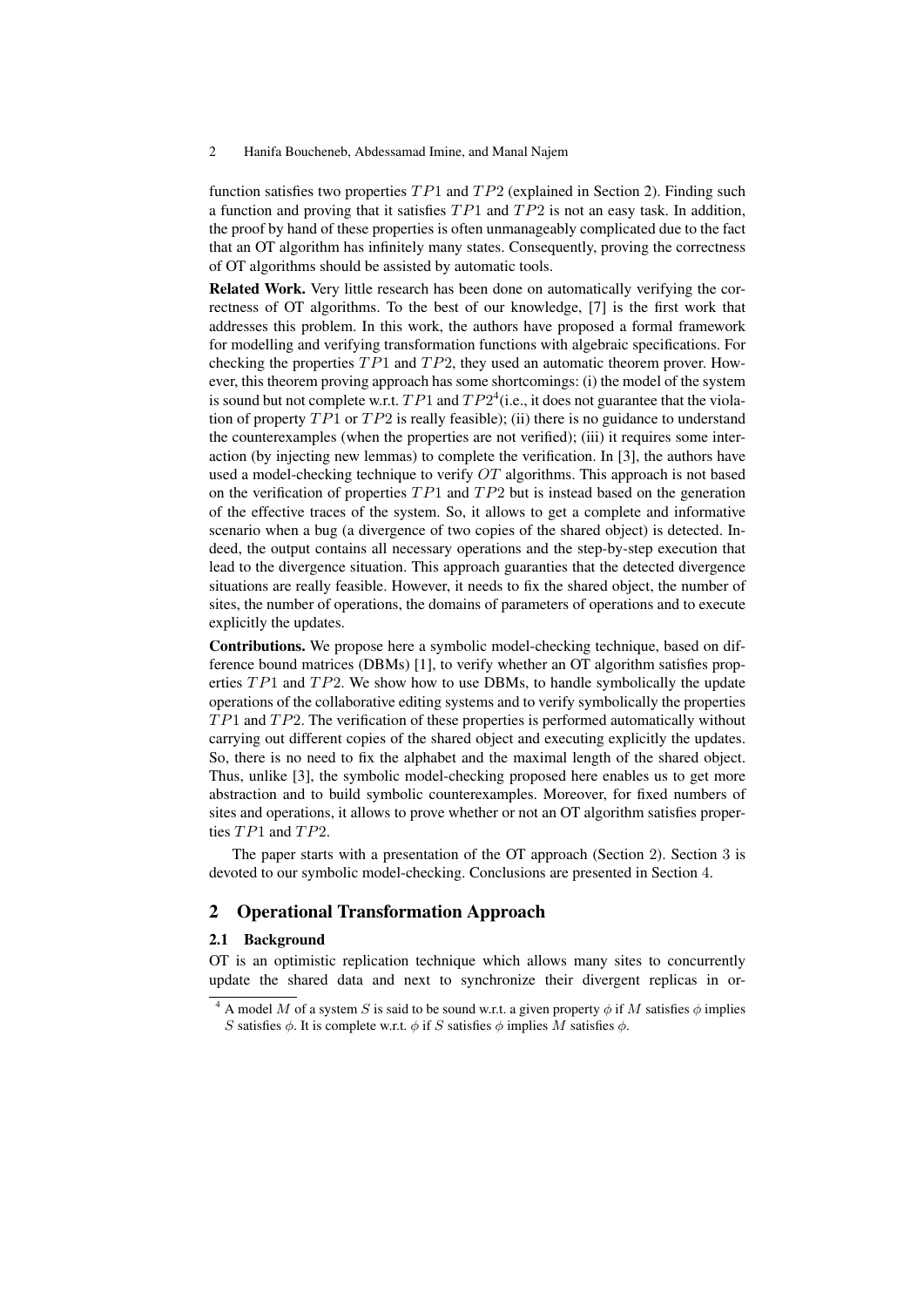der to obtain the same data. The updates of each site are executed on the local replica immediately without being blocked or delayed, and then are propagated to other sites to be executed again. The shared object is a finite sequence of elements from a data type  $\mathcal E$  (alphabet). This data type is only a template and can be instantiated by many other types. For instance, an element may be regarded as a character, a paragraph, a page, a slide, an XML node, etc. It is assumed that the shared object can only be modified by the following primitive operations:  $\mathcal{O} = \{Ins(p, e) | e \in \mathcal{E} \text{ and } p \in \mathbb{N} \} \cup \{Del(p) | p \in \mathbb{N} \} \cup \{Nop\}$ 

where  $Ins(p, e)$  inserts the element e at position p;  $Del(p)$  deletes the element at position  $p$ , and  $Nop$  is the idle operation that has null effect on the object. Since the shared object is replicated, each site will own a local state  $l$  that is altered only by operations executed locally. The initial state of the shared object, denoted by  $l_0$ , is the same for all sites. Let L be the set of states. The function  $Do: O \times L \rightarrow L$ , computes the state  $Do(o, l)$  resulting from applying operation o to state l. We denote by  $[o_1; o_2; \ldots; o_n]$  an operation sequence. Applying an operation sequence to a state l is defined as follows: (i)  $Do($ [], l) = l, where [] is the empty sequence and; (ii)  $Do([o_1; o_2; \ldots; o_n], l) = Do(o_n, Do(\ldots, Do(o_2, Do(o_1, l)))$ . Two operation sequences seq<sub>1</sub> and seq<sub>2</sub> are *equivalent*, denoted by seq<sub>1</sub>  $\equiv$  seq<sub>2</sub>, iff  $Do(seq_1, l)$  =  $Do(seq_2, l)$  for all states l.

The OT approach is based on two notions: concurrency and dependency of operations. Let  $o_1$  and  $o_2$  be operations generated at sites i and j, respectively. We say that  $o_2$ *causally depends* on  $o_1$ , denoted  $o_1 \rightarrow o_2$ , iff: (i)  $i = j$  and  $o_1$  was generated before  $o_2$ ; or, (ii)  $i \neq j$  and the execution of  $o_1$  at site j has happened before the generation of  $o_2$ . Operations  $o_1$  and  $o_2$  are said to be *concurrent*, denoted by  $o_1 \parallel o_2$ , iff neither  $o_1 \rightarrow o_2$ nor  $o_2 \rightarrow o_1$ . As a long established convention in OT-based collaborative editors [4,11], the *timestamp vectors* are used to determine the causality and concurrency relations between operations. A timestamp vector is associated with each site and each generated operation. Every timestamp is a vector of integers with a number of entries equal to the number of sites. For a site j, each entry  $V_i[i]$  returns the number of operations generated at site i that have been already executed on site j. When an operation  $o$  is generated at site *i*, a copy  $V_o$  of  $V_i$  is associated with *o* before its broadcast to other sites.  $V_i[i]$  is then incremented by 1. Once o is received at site j, if the local vector  $V_j$  "dominates"<sup>5</sup>  $V<sub>o</sub>$ , then *o* is ready to be executed on site *j*. In this case,  $V<sub>i</sub>[i]$  will be incremented by 1 after the execution of o. Otherwise, the o's execution is delayed.

Let  $V_{o_1}$  and  $V_{o_2}$  be timestamp vectors of  $o_1$  and  $o_2$ , respectively. Using these timestamp vectors, the causality and concurrency relations are defined as follows:

(i)  $o_1 \to o_2$  iff  $V_{o_1}[i] < V_{o_2}[j]$ ; (ii)  $o_1 \parallel o_2$  iff  $V_{o_1}[i] \geq V_{o_2}[j]$  and  $V_{o_2}[j] \geq V_{o_1}[j]$ .

# 2.2 Operational Transformation approach

A crucial issue when designing shared objects with a replicated architecture and arbitrary messages communication between sites is the *consistency maintenance* (or *convergence*) of all replicas. To illustrate this problem, consider the group text editor scenario shown in Fig.1. There are two users (on two sites) working on a shared document represented by a sequence of characters. Initially, both copies hold the string " *efecte*". Site 1

<sup>&</sup>lt;sup>5</sup> We say that  $V_1$  dominates  $V_2$  iff  $\forall i, V_1[i] \geq V_2[i]$ .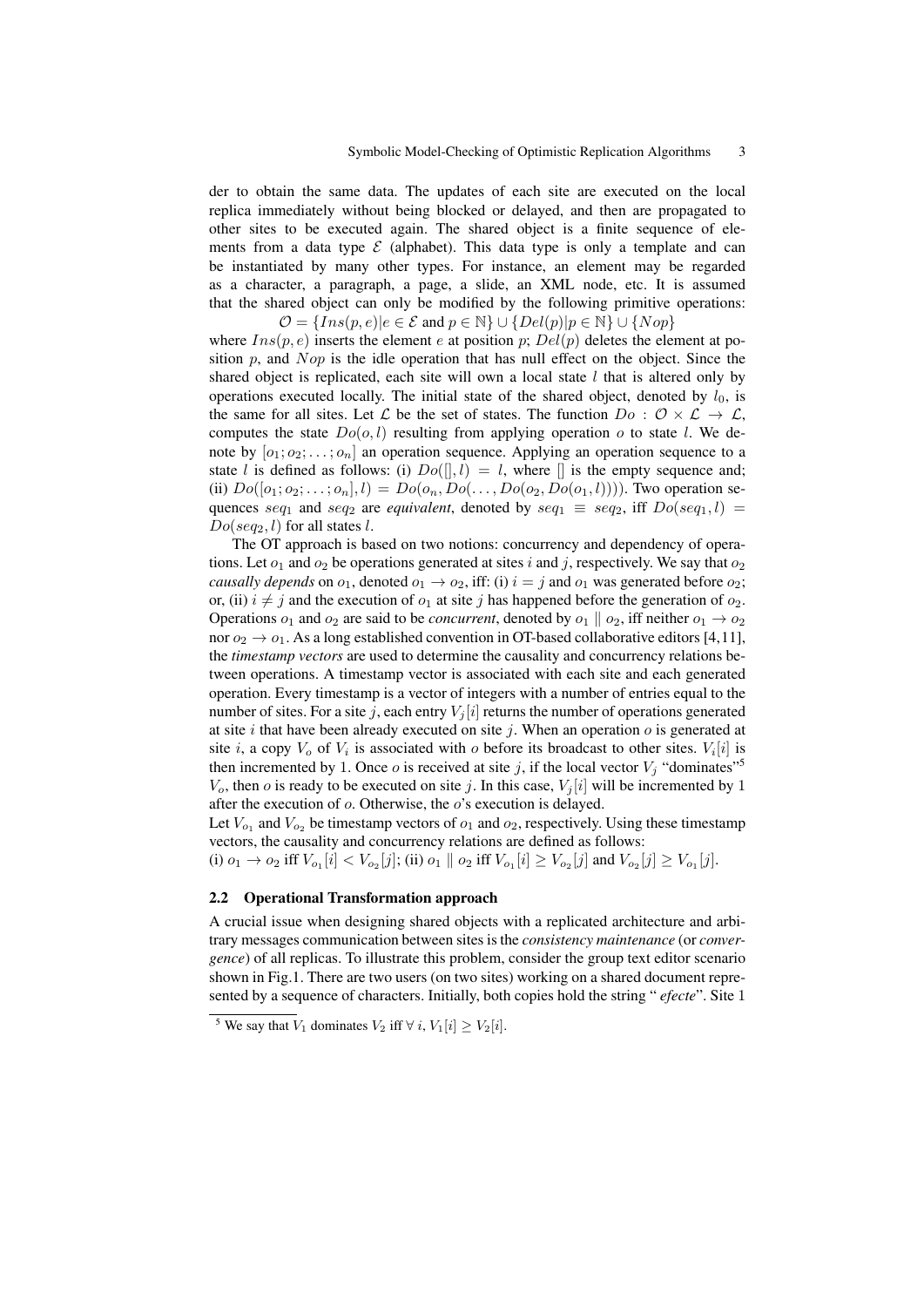executes operation  $o_1 = Ins(1, f)$  to insert the character *f* at position 1. Concurrently, site 2 performs  $o_2 = Del(5)$  to delete the character *e* at position 5. When  $o_1$  is received and executed on site 2, it produces the expected string " $effect$ ". But, when  $o_2$  is received on site 1, it does not take into account that  $o_1$  has been executed before it and it produces the string "*effece*". The result at site 1 is different from the result of site 2 and it apparently violates the intention of  $o_2$  since the last character  $e$ , which was intended to be deleted, is still present in the final string. Consequently, we obtain a *divergence* between sites 1 and 2. It should be pointed out that even if a serialization protocol [4] was used to require that all sites execute  $o_1$  and  $o_2$  in the same order (*i.e.* a global order on concurrent operations) to obtain an identical result *effece*, this identical result is still inconsistent with the original intention of  $o_2$ .

To maintain convergence, the *Operational Transformation* (OT) approach has been proposed by [4]. When a site  $i$  gets an operation  $o$  that was previously executed by a site j on his replica of the shared object, the site  $i$  does not necessarily integrate  $o$  by executing it "as is" on his replica. It will rather execute a variant of  $o$ , denoted by  $o'$ (called a *transformation* of o) that *intuitively intends to achieve the same effect as* o. This transformation is based on an *Inclusive Transformation* (IT) function.



As an example, Fig.2 illustrates the effect of an  $IT$  function on the previous example. When  $o_2$  is received on site 1,  $o_2$  needs to be transformed according to  $o_1$  as follows:  $IT(Del(5), Ins(1, f)) = Del(6)$ . The deletion position of  $o_2$  is incremented because  $o_1$  has inserted a character at position 1, which is before the character deleted by  $o_2$ . Next,  $o'_2$  is executed on site 1. In the same way, when  $o_1$  is received on site 2, it is transformed as follows:  $IT(Ins(1, f), Del(5)) = Ins(1, f); o_1$  remains the same because  $f$  is inserted before the deletion position of  $o_2$ .

#### 2.3 Inclusive transformation functions

We can find, in the literature, several IT functions: *Ellis*'s algorithm [4], *Ressel*'s algorithm [8], *Sun*'s algorithm [12], *Suleiman*'s algorithm [9] and *Imine*'s algorithm [6]. Due to the lack of space, we report, here, only the IT function proposed by Ellis and Gibbs [4]. In Ellis's IT function, the insert operation is extended with another parameter  $pr<sup>6</sup>$ . The priority  $pr$  is used to solve a conflict occurring when two concurrent insert

<sup>&</sup>lt;sup>6</sup> This priority is calculated at the originating site. Two operations generated from different sites have always different priorities. Usually, the priority  $i$  is assigned to all operations generated at site i.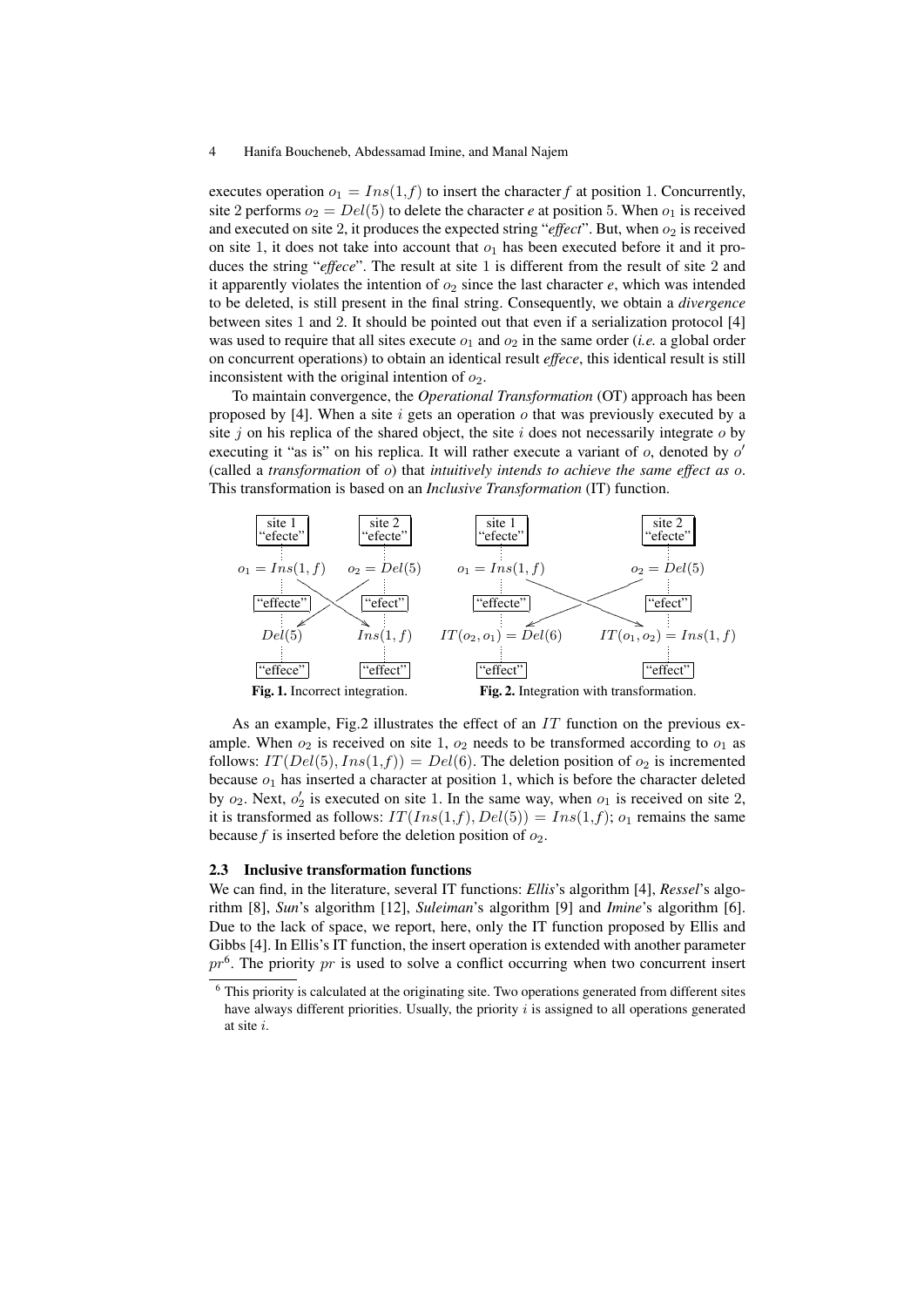operations were originally intended to insert different characters at the same position. Note that concurrent editing operations have always different priorities. Fig.3 gives the four transformation cases for  $Ins$  and  $Del$  proposed by Ellis and Gibbs.

| $IT(Ins(p_1, c_1, pr_1), Ins(p_2, c_2, pr_2)) =$                                                                                                                                                               |                                                                                                                                                                                                                                                                                                                                                                                |  |  |  |  |  |
|----------------------------------------------------------------------------------------------------------------------------------------------------------------------------------------------------------------|--------------------------------------------------------------------------------------------------------------------------------------------------------------------------------------------------------------------------------------------------------------------------------------------------------------------------------------------------------------------------------|--|--|--|--|--|
|                                                                                                                                                                                                                | $\begin{cases} \mathop{\cal I}\nolimits n s (p_1, c_1, pr_1) & \text{ if } (p_1 < p_2) \vee (p_1 = p_2 \wedge c_1 \neq c_2 \wedge pr_1 < pr_2) \\ \mathop{\cal I}\nolimits n s (p_1 + 1, c_1, pr_1) & \text{ if } (p_1 > p_2) \vee (p_1 = p_2 \wedge c_1 \neq c_2) \wedge pr_1 > pr_2) \\ \mathop{\cal N}\nolimits o p() & \text{ if } p_1 = p_2 \wedge c_1 = c_2 \end{cases}$ |  |  |  |  |  |
|                                                                                                                                                                                                                |                                                                                                                                                                                                                                                                                                                                                                                |  |  |  |  |  |
|                                                                                                                                                                                                                |                                                                                                                                                                                                                                                                                                                                                                                |  |  |  |  |  |
|                                                                                                                                                                                                                |                                                                                                                                                                                                                                                                                                                                                                                |  |  |  |  |  |
|                                                                                                                                                                                                                | $\begin{aligned} &\text{IT}(Ins(p_1, c_1, pr_1), Del(p_2)) = \begin{cases} Ins(p_1, c_1, pr_1) & \text{if } p_1 < p_2 \\ Ins(p_1 - 1, c_1, pr_1) & \text{otherwise} \end{cases} \\ &\text{IT}(Del(p_1), Ins(p_2, c_2, pr_2)) = \begin{cases} Del(p_1) & \text{if } p_1 < p_2 \\ Del(p_1 + 1) & \text{otherwise} \end{cases} \end{aligned}$                                     |  |  |  |  |  |
| $\textit{IT}(\mathit{Del}(p_1),\mathit{Del}(p_2)) \!=\! \begin{cases} \mathit{Del}(p_1) & \text{if } p_1 < p_2 \\ \mathit{Del}(p_1-1) & \text{if } p_1 > p_2 \\ \mathit{Nop}() & \text{otherwise} \end{cases}$ |                                                                                                                                                                                                                                                                                                                                                                                |  |  |  |  |  |

Fig. 3. IT function of Ellis et *al*.

Let  $seq = [o_1; o_2; \ldots; o_n]$  be a sequence of operations. Transforming any editing operation o according to seq is denoted by  $IT^*(o, seq)$  and is recursively defined by:  $IT^*(o, [] = o$ , where  $[]$  is the empty sequence, and  $IT^*(o, [o_1; o_2; \dots; o_n]) =$  $IT^*(IT(o, o_1), [o_2; \ldots; o_n]).$ 

## 2.4 Integration procedures

Several integration procedures have been proposed in the groupware research area, such as dOPT [4], adOPTed [8], SOCT2,4 [10, 14] and GOTO [11]. Every site generates operations sequentially and stores these operations in a stack also called a *history* (or *execution trace*). When a site receives a remote operation *o*, the integration procedure executes the following steps:

- 1. From the local history  $seq$ , it determines the equivalent sequence  $seq'$  that is the concatenation of two sequences  $seq_h$  and  $seq_c$  where (i)  $seq_h$  contains all operations happened before o (according to the causality relation defined in Subsection 2.1), and (ii)  $seq_c$  consists of operations that are concurrent to  $o$ .
- 2. It calls the transformation component in order to get operation  $o'$  that is the transformation of *o* according to  $seq_c$  (*i.e.*  $o' = IT^*(o, seq_c)$ ).
- 3. It executes  $o'$  on the current state and then adds  $o'$  to local history seq.

The integration procedure allows history of executed operations to be built on every site, provided that the causality relation is preserved. At stable state<sup>7</sup>, history sites are not necessarily identical because the concurrent operations may be executed in different orders. Nevertheless, these histories must be equivalent in the sense that they must lead to the same final state.

## 2.5 Consistency criteria

An OT-based collaborative editor is *consistent* iff it satisfies the following properties:

1. *Causality preservation:* if  $o_1 \rightarrow o_2$  then  $o_1$  is executed before  $o_2$  at all sites.

 $7$  A stable state is a state where all sites have executed the same set of operations but possibly in different orders.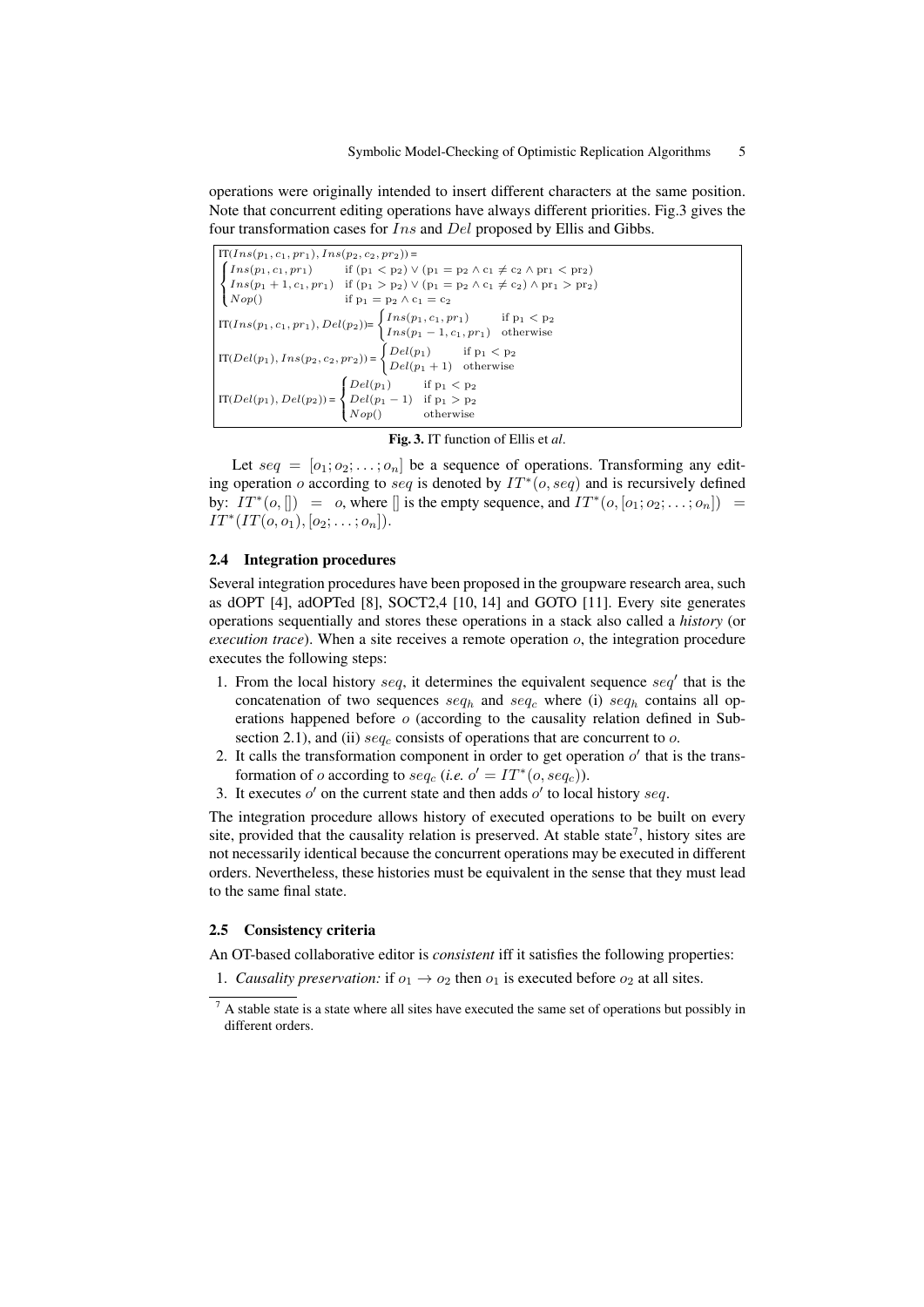- 6 Hanifa Boucheneb, Abdessamad Imine, and Manal Najem
- 2. *Convergence:* when all sites have performed the same set of updates, the copies of the shared document are identical.

To preserve the causal dependency between updates, timestamp vectors are used. In [8], the authors have established two properties  $TP1$  and  $TP2$  that are necessary and sufficient to ensure data convergence for *any number* of operations executed in *arbitrary order* on copies of the same object: For all  $o<sub>0</sub>$ ,  $o<sub>1</sub>$  and  $o<sub>2</sub>$  pairwise concurrent operations:

- TP1:  $[o_0; IT(o_1, o_0)] \equiv [o_1; IT(o_0, o_1)].$
- TP2:  $IT^*(o_2, [o_0; IT(o_1, o_0)]) = IT^*(o_2, [o_1; IT(o_0, o_1)]).$

Property  $TP1$  defines a *state identity* and ensures that if  $o_0$  and  $o_1$  are concurrent, the effect of executing  $o_0$  before  $o_1$  is the same as executing  $o_1$  before  $o_0$ . Property  $TP2$ ensures that transforming  $o_2$  along equivalent and different operation sequences will give the same operation. Accordingly, by these properties, it is not necessary to enforce a global total order between concurrent operations because data divergence can always be repaired by operational transformation. However, finding an IT function that satisfies  $TP1$  and  $TP2$  is considered as a hard task, because this proof is often unmanageably complicated.

# 3 Modeling execution environment of the OT algorithms

We propose a symbolic model, based on the DBM data structure and communicating extended automata, to verify the consistency of OT algorithms. The DBM data structure is usually used to handle dense time domains in model-checkers of timed systems. It is used here to handle symbolically parameters (positions and symbols) of update operations (discrete domains) and verify properties  $TP1$  and  $TP2$  on traces (sequences of operations). Using DBM enables us to 1) abstract the shared object, 2) manipulate symbolically parameters of operations without fixing their sizes and 3) provide symbolic counterexamples for  $TP1$  and  $TP2$ . First, we present the DBM data structure. Afterwards, our symbolic model of the OT execution environment is described. We show, at this level, how to use the DBM data structure to handle symbolically operations and verify properties  $TP1$  and  $TP2$ .

## 3.1 Difference bound matrices

Let  $X = \{x_1, ..., x_n\}$  be a finite and nonempty set of variables. An atomic constraint over X is a constraint of the form  $x_i - x_j \prec c, x_i \prec c$ , or  $-x_j \prec c$ , where  $x_i, x_j \in X$ ,  $\prec \in \{<,\leq\}$  and  $c \in \mathbb{Z}, \mathbb{Z}$  being the set of integers. Constraints of the form  $x_i - x_j \prec c$ are triangular constraints while the others are simple constraints. Constraints  $x_i \prec x_j +$ c,  $x_i = x_j + c$ ,  $x_i \ge x_j + c$ ,  $x_i > x_j + c$ ,  $x_i > c$ ,  $-x_i > c$ ,  $x_i \ge c$  and  $-x_i \ge c$  are considered as abbreviations of atomic constraints.

In the context of this paper,  $X$  is a set of nonnegative integer variables (discrete variables), representing operation parameters (positions and lexical values of symbols). Therefore, atomic constraints  $x_i - x_j < c, x_i < c$  and  $-x_i < c$  are equivalent to  $x_i - x_j \leq c - 1$ ,  $x_i \leq c - 1$  and  $-x_i \leq c - 1$ , respectively. Moreover, we are interested in triangular constraints (i.e., all atomic constraints are supposed to be of the form  $x_i - x_j \leq c$ ). In the rest of the paper, for simplicity, we will invariantly use atomic constraints or their abbreviations.

A difference bound matrix is used to represent a set of atomic constraints. Given a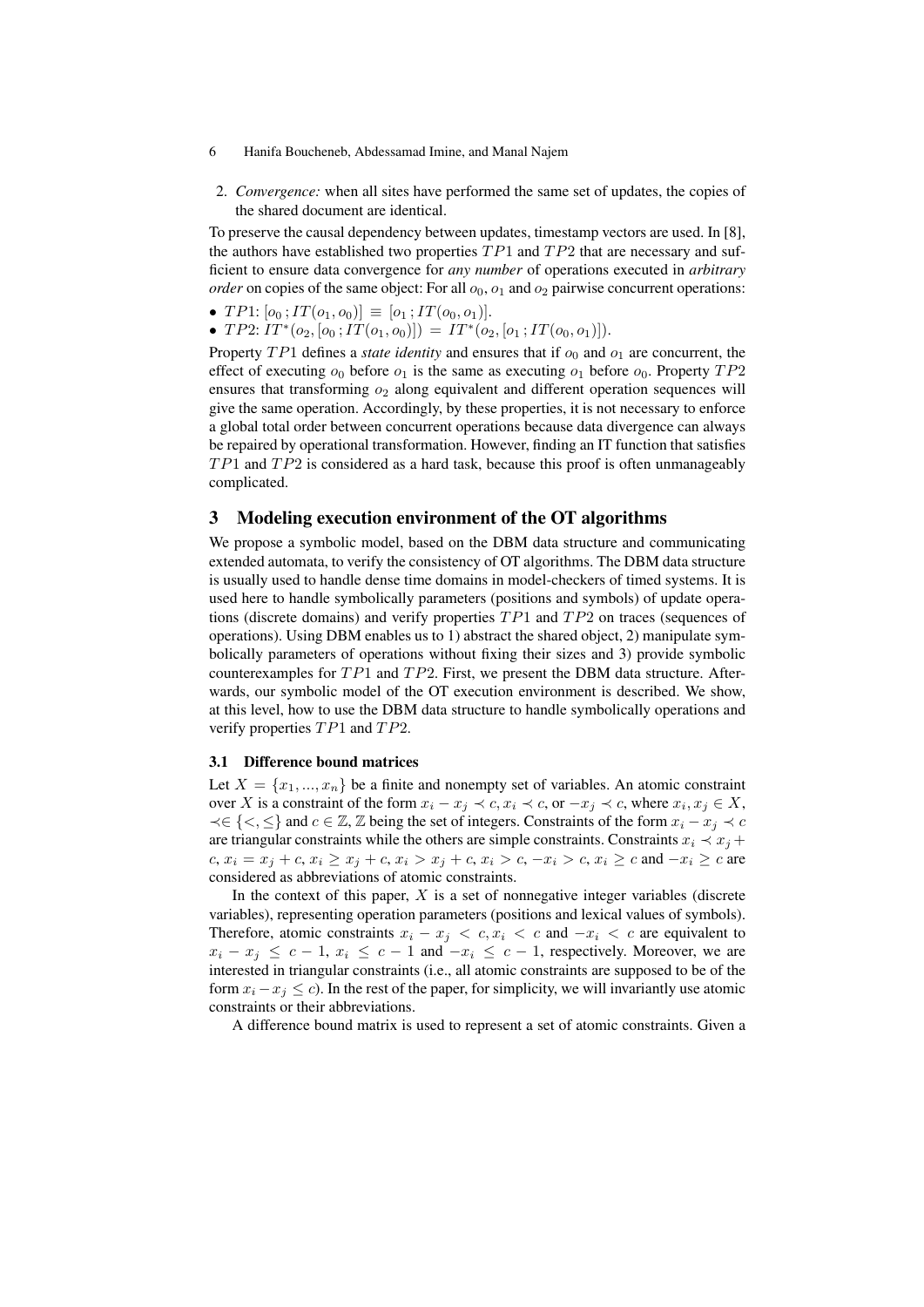set of atomic constraints  $A$  over the set of variables  $X$ . The DBM of  $A$  is the square matrix M of order |X|, where  $m_{ij}$  is the upper bound of the difference  $x_i - x_j$  in A. By convention  $m_{ii} = 0$ , for every  $x_i \in X$ . In case, there is no constraint in A on  $x_i - x_j$  ( $i \neq j$ ),  $m_{ij}$  is set to  $\infty$ . For example, we report, in Table 1, the DBM M of the following set of atomic constraints:

 $A = \{x_2 - x_1 \leq 5, x_1 - x_2 \leq -1, x_3 - x_1 \leq 3, x_1 - x_3 \leq 0\}.$ 

Though the same nonempty domain may be expressed by different sets of atomic constraints, their DBMs have a unique form called *canonical form*. The canonical form of a DBM is the representation with tightest bounds on all differences between variables. It can be computed, in  $O(n^3)$ , n being the number of variables in the DBM, using a shortest-path algorithm, like Floyd-Warshall's all-pairs shortest-path algorithm [1]. As an example, Table 1 shows the canonical form  $M'$  of the DBM M. Canonical forms make easier some operations over DBMs like the test of equivalence. Two sets of atomic constraints are equivalent iff the canonical forms of their DBMs are identical.

A set of atomic constraints may be inconsistent (i.e., its domain is empty). To verify the consistency of a set of atomic constraints, it suffices to apply a shortest-path algorithm and to stop the algorithm as soon as a negative cycle is detected. The presence of negative cycles means that the set of atomic constraints is inconsistent.

In the context of our work, we use, in addition to the test of equivalence, three other basic operations on DBMs: adding a constraint to a set of constraints, incrementing/decrementing a variable in a set of constraints. We establish, in the following, computation procedures for these operations which do not need any operation of canonization (computing canonical forms).

Let  $X = \{x_1, ..., x_n\}$  be a finite and nonempty set of nonnegative integer variables,  $A$  a consistent set of triangular constraints over  $X$ ,  $M$  the DBM, in canonical form, of A,  $x_i$  and  $x_j$  two distinct variables of X.

Incrementing by 1 a variable  $x_i$  in A is realized by replacing  $x_i$  with  $x_i - 1$ (old  $x_i = new \ x_i - 1$ ). Using the DBM M, in canonical form, of A, this incrementation consists of adding 1 to each element of the line  $x_i$  and subtracting 1 from each element of the column  $x_i$ . Intuitively, this corresponds to replacing each constraint  $x_i - x_j \le m_{ij}$  with  $x_i - x_j \le m_{ij} + 1$  and each constraint  $x_j - x_i \le m_{ji}$  with  $x_i - x_i \le m_{ii} - 1$ . The resulting set of constraints and its DBM are denoted  $A_{[x_i, ++]}$ and  $M_{[i+1]}$ , respectively. The complexity of this operation is  $O(n)$ .

Similarly, to subtract 1 from a variable  $x_i$  in A, it suffices to replace  $x_i$  with  $x_i + 1$ (old  $x_i = new x_i + 1$ ). Using the DBM M, in canonical form, of A, this operation consists of subtracting 1 from each element of the line  $x_i$  and adding 1 to each element of the column  $x_i$ . The resulting set of constraints and its DBM are denoted  $A_{[x_i,-]}$  and  $M_{[i-1]}$ , respectively. This operation is also of complexity  $O(n)$ . The following theorem establishes that  $M_{[i++]}$  and  $M_{[i-+]}$  are in canonical form too. There is not need to compute their canonical forms.

**Theorem 1.** *(i)*  $A \cup \{x_i - x_j \leq c\}$  *is consistent iff*  $m_{ji} + c \geq 0$ *. If*  $A \cup \{x_i - x_j \leq c\}$ *is consistent, its DBM* M′ *, in canonical form, can be computed from* M *as follows:*  $M' = M$  if  $m_{ij} \leq c$ , and  $(\forall k, l \in [1, n], m'_{kl} = Min(m_{kl}, m_{ki} + c + m_{jl}))$  *otherwise. (ii)*  $M_{[i++1]}$  *and*  $M_{[i-1]}$  *are in canonical form.* 

*Proof.* (i) A can be represented by a weighted and oriented graph where each constraint  $x_l - x_k \leq d$  of A is represented by the edge  $(x_l, x_k, d)$ . Since A is consistent, its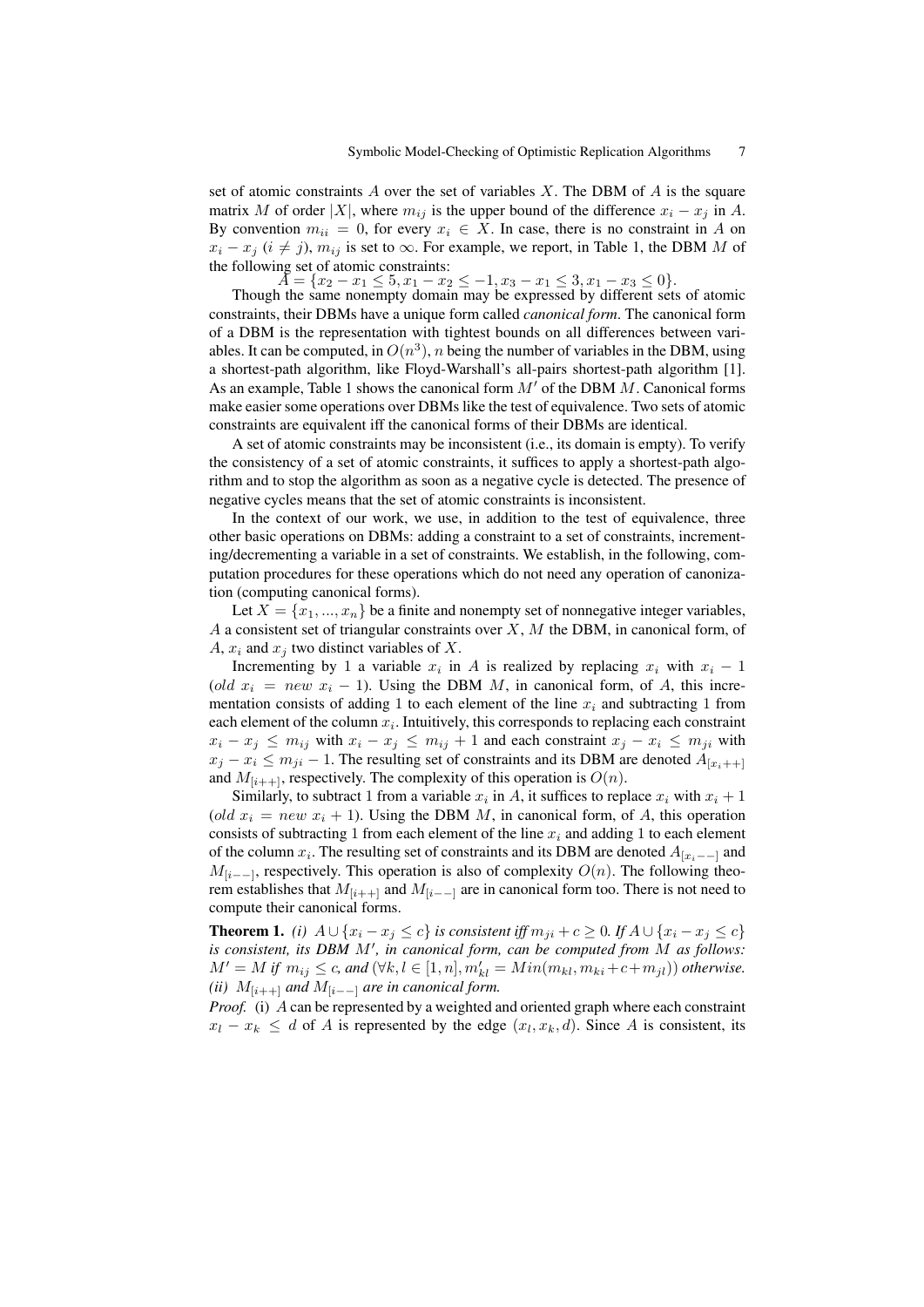graph does not contain any negative cycle. Therefore,  $A \cup \{x_i - x_j \le c\}$  is consistent iff, in its graph, the shortest cycle going through edge  $(x_i, x_j, c)$  is nonnegative (i.e.,  $m_{ji} + c \ge 0$ ). If  $A \cup \{x_i - x_j \le c\}$  is consistent, then  $\forall k, l \in [1, n], m'_{kl}$  is the weight of the shortest path connecting  $x_k$  to  $x_l$ , i.e.,  $m'_{kl} = Min(m_{kl}, m_{ki} + c + m_{jl})$ . By assumption M is in canonical form. It follows that  $m_{kl} \le m_{ki} + m_{ij} + m_{jl}$  and then:  $m_{ij} \leq c$  implies that  $m'_{kl} = m_{kl}$ .

(ii) M is in canonical form iff  $\forall j, k, l \in [1, n], m_{ik} \leq m_{il} + m_{lk}$ .

We give the proof for  $M_{[i_{++1}]}$ . The proof for  $M_{[i_{-1}]}$  is similar. By definition,

$$
\forall j, k \in [1, n], \quad m_{[i+1]_{jk}} = \begin{cases} m_{jk} & \text{if } j \neq i \land k \neq i \\ m_{jk} + 1 & \text{if } j = i \land k \neq i \\ m_{jk} - 1 & \text{if } j \neq i \land k = i \\ 0 & \text{if } j = i \land k = i \end{cases}
$$

It follows that:

- If  $j \neq i, k \neq i$ , and  $l \neq i$  then:  $m_{[i++]_{jk}} = m_{jk}$  and  $m_{[i++]_{il}} + m_{[i++]_{lk}} = m_{jl} + m_{lk}$ . - If  $j \neq i, k \neq i$ , and  $l = i$  then:  $m_{[i++]_{jk}} = m_{jk}$  and  $m_{[i++]_{jl}} + m_{[i++]_{lk}} = m_{jl} - 1 + m_{lk} + 1$ . - If  $j = i, k \neq i$ , and  $l \neq i$  then:  $m_{[i++]_{ik}} = m_{jk}+1$  and  $m_{[i++]_{il}}+m_{[i++]_{lk}} = m_{jl}+1+m_{lk}$ . - If  $j = i, k \neq i$ , and  $l = i$  then:  $m_{[i++]_{jk}} = m_{jk} + 1$  and  $m_{[i++]_{jl}} + m_{[i++]_{lk}} = 0 + m_{jk} + 1$ . - If  $j \neq i, k = i$ , and  $l \neq i$  then:  $m_{[i++]_{ik}} = m_{jk}-1$  and  $m_{[i++]_{ik}} + m_{[i++]_{lk}} = m_{jl}+m_{lk}-1$ . - If  $j \neq i, k = i$ , and  $l = i$  then:  $m_{[i++]_{ik}} = m_{jk} - 1$  and  $m_{[i++]_{ik}} + m_{[i++]_{ik}} = m_{jl} - 1 + 0$ . - If  $j = i, k = i$ , and  $l = i$  then:  $m_{[i++]_{jk}} = 0$  and  $m_{[i++]_{jl}} + m_{[i++]_{lk}} = 0$ . By assumption  $m_{jk} \le m_{jl} + m_{lk}$ . Then  $m_{[i++]_{jk}} \le m_{[i++]_{jl}} + m_{[i++]_{jl}}$  $\Box$ 

$$
\sum_{i=1}^{\infty} \sum_{i=1}^{\infty} \sum_{j=1}^{\infty} \sum_{j=1}^{\infty} \sum_{j=1}^{\infty} \sum_{j=1}^{\infty} \sum_{i=1}^{\infty} \sum_{i=1}^{\infty} \sum_{j=1}^{\infty} \sum_{j=1}^{\infty} \sum_{j=1}^{\infty} \sum_{j=1}^{\infty} \sum_{j=1}^{\infty} \sum_{j=1}^{\infty} \sum_{j=1}^{\infty} \sum_{j=1}^{\infty} \sum_{j=1}^{\infty} \sum_{j=1}^{\infty} \sum_{j=1}^{\infty} \sum_{j=1}^{\infty} \sum_{j=1}^{\infty} \sum_{j=1}^{\infty} \sum_{j=1}^{\infty} \sum_{j=1}^{\infty} \sum_{j=1}^{\infty} \sum_{j=1}^{\infty} \sum_{j=1}^{\infty} \sum_{j=1}^{\infty} \sum_{j=1}^{\infty} \sum_{j=1}^{\infty} \sum_{j=1}^{\infty} \sum_{j=1}^{\infty} \sum_{j=1}^{\infty} \sum_{j=1}^{\infty} \sum_{j=1}^{\infty} \sum_{j=1}^{\infty} \sum_{j=1}^{\infty} \sum_{j=1}^{\infty} \sum_{j=1}^{\infty} \sum_{j=1}^{\infty} \sum_{j=1}^{\infty} \sum_{j=1}^{\infty} \sum_{j=1}^{\infty} \sum_{j=1}^{\infty} \sum_{j=1}^{\infty} \sum_{j=1}^{\infty} \sum_{j=1}^{\infty} \sum_{j=1}^{\infty} \sum_{j=1}^{\infty} \sum_{j=1}^{\infty} \sum_{j=1}^{\infty} \sum_{j=1}^{\infty} \sum_{j=1}^{\infty} \sum_{j=1}^{\infty} \sum_{j=1}^{\infty} \sum_{j=1}^{\infty} \sum_{j=1}^{\infty} \sum_{j=1}^{\infty} \sum_{j=1}^{\infty} \sum_{j=1}^{\infty} \sum_{j=1}^{\infty} \sum_{j=1}^{\infty} \sum_{j=1}^{\infty} \sum_{j
$$

The complexity of the consistency test of  $A \cup \{x_i - x_j \le c\}$  is  $O(1)$ . The computation complexity of the canonical form of its DBM is reduced to  $O(n^2)$ .

For instance, consider the set of constraints A of the previous example and its DBM, in canonical form, M'. According to Theorem 1,  $A \cup \{x_2 - x_3 \le 0\}$  is consistent iff  $m'_{32} + 0 \ge 0$  (i.e.,  $2 \ge 0$ ). We give in Table 1, DBMs  $M''$  of  $A \cup \{x_2 - x_3 \le 0\}$  and  $M"_{2++}.$ 

Table 1. Some examples of DBMs

| М                | $\infty$ | $x_2$ | $x_3$<br>◡  |                     | $\alpha$ .<br>w<br>÷. | $x_2$ | $ x_3$<br>◡ |    | $x_1$         | $x_2$ | $x_3$<br>Ω |       | $ x_1$  | $x_2$ | $x_3$ |
|------------------|----------|-------|-------------|---------------------|-----------------------|-------|-------------|----|---------------|-------|------------|-------|---------|-------|-------|
| $\boldsymbol{x}$ |          |       |             |                     |                       |       |             |    |               |       |            | n     |         |       |       |
| $x_2$            |          |       | $\check{ }$ | $^{x_2}$            |                       |       | -           | ∠  |               |       |            | $x_2$ |         |       |       |
| $  x_3$          | υ        | ◡     |             | $r_{\Omega}$<br>ۍ ب | $\Omega$<br>ບ         | ∸     |             | r. | $\Omega$<br>ບ | ↩     |            | $x_3$ | c<br>e. |       |       |

### 3.2 Our symbolic Model

Our model of OT-based collaborative editor is a network of communicating extended automata. A communicating extended automaton is an automaton extended with finite sets of variables, binary channels of communication, guards and actions. In such automata, edges are annotated with selections, guards, synchronization signals and blocks of actions. Selections bind non-deterministically a given identifier to a value in a given range (type). The other three labels of an edge are within the scope of this binding. A state is defined by the current location and current values of all variables. An edge is enabled in a state if and only if the guard evaluates to true. The block of actions of an edge is executed atomically when the edge is fired. The side effect of this block changes the state of the system. Edges labelled with complementary synchronization signals over a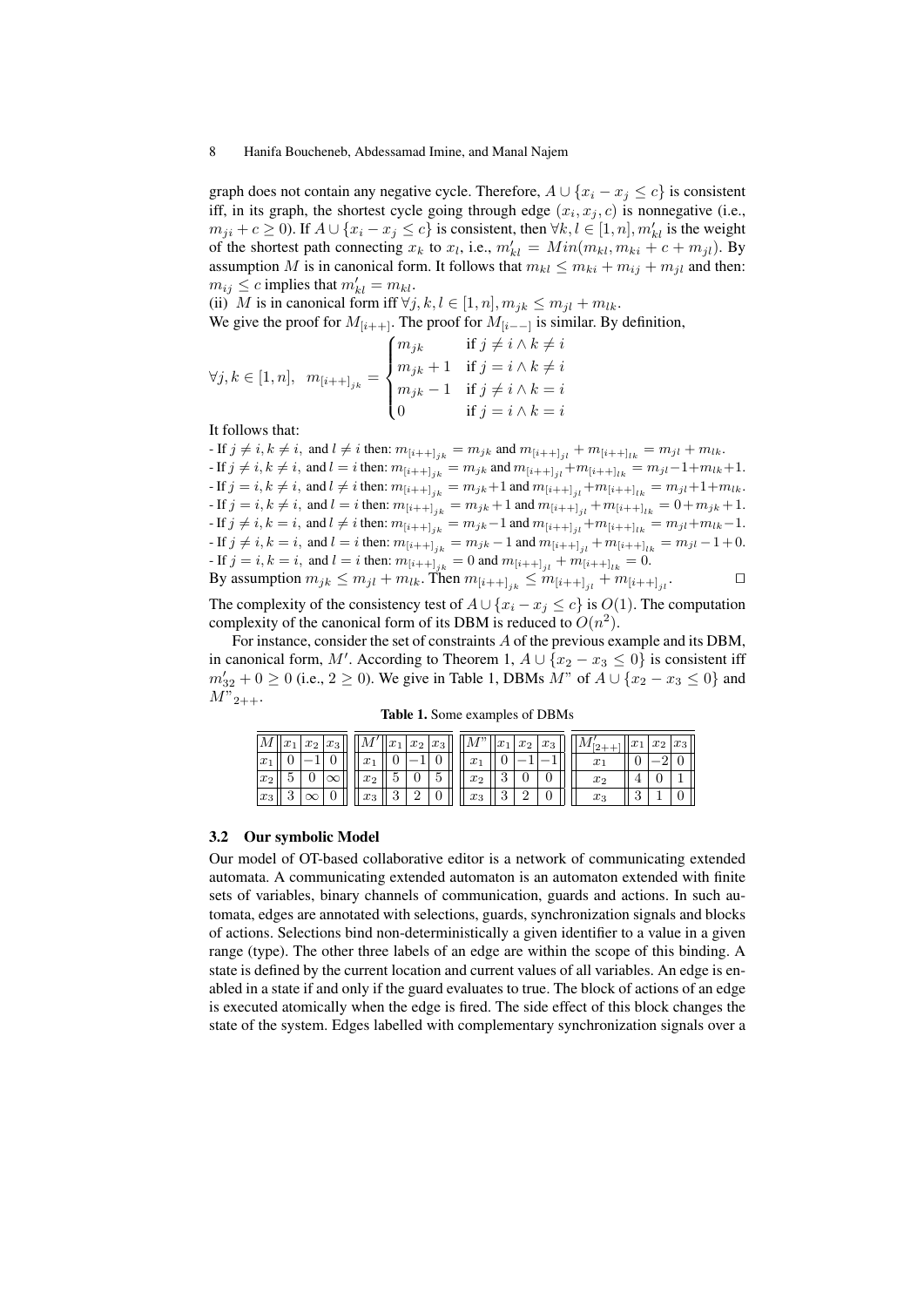common channel must synchronize. Two automata synchronize through channels with a sender/receiver syntax [2]. For a binary channel, a sender can emit a signal through a given channel  $Syn$  ( $Syn!$ ), if there is another automaton ready to receive the signal  $(Syn?)$ . Both sender and receiver synchronize on execution of complementary actions  $Syn!$  and  $Syn?$ . The update of the sender is executed before the update of the receiver.

An OT-based collaborative editor is composed of two or more sites (users) which communicate via a network and use the principle of multiple copies, to share some object (a text). Initially, each user has a copy of the shared object. It can afterwards modify its copy by executing operations generated locally and those received from other users. When a site executes a local operation, it is broadcast to all other users. The execution of a non local operation consists of the integration and the transformation steps as explained in Sub-section 2.4. To avoid managing queues of messages, the network is abstracted by allowing access to all operations and all timestamp vectors (declared as global variables). We propose also to abstract away the shared object and managing symbolically, using DBMs, the update operations.

Our OT-based collaborative editor model consists of one automaton per site, named Site, and an automaton named Integration devoted to the integration procedure and the verification of properties  $TP1$  and  $TP2$ . Each automaton has only one parameter which is also an implicit parameter of all functions defined in the automaton. The parameter of automaton *Site* is the site identifier named *pid*. The parameter of automaton *Integration* is the property  $TP1$  or  $TP2$  to be verified. These automata communicate via shared variables and a binary channel named  $Syn$ .



Fig. 4. Automata Site (const pid\_t pid) and Integration (const Property prop)

### 3.3 Automaton Site

This automaton, depicted in Fig.4 (left), is devoted to generate, using timestamp vectors of different sites  $(V[NbSttes] [NbSttes] )$ , all possible execution orders of operations (traces), respecting the causality principle. The loop on the initial location l0 specifies the symbolic execution of an operation leading to a situation where there is no need to verify properties  $TP1$  and  $TP2$ . The transition from l0 to l1 corresponds to the symbolic execution of an operation that needs the verification of  $TP1$  or  $TP2$ . The boolean function  $ExecutionCondition(k)$  verifies whether a site pid can execute, according to the causality principle, an operation o of site k  $(k \text{ in } pid\_t)$ . The function  $SymbolicExecution(k)$  adds o to the symbolic trace of site pid, sets the timestamp vector of o to  $V[pid]$ , and then updates  $V[pid]$  (i.e.,  $V[pid][pid]$  + +).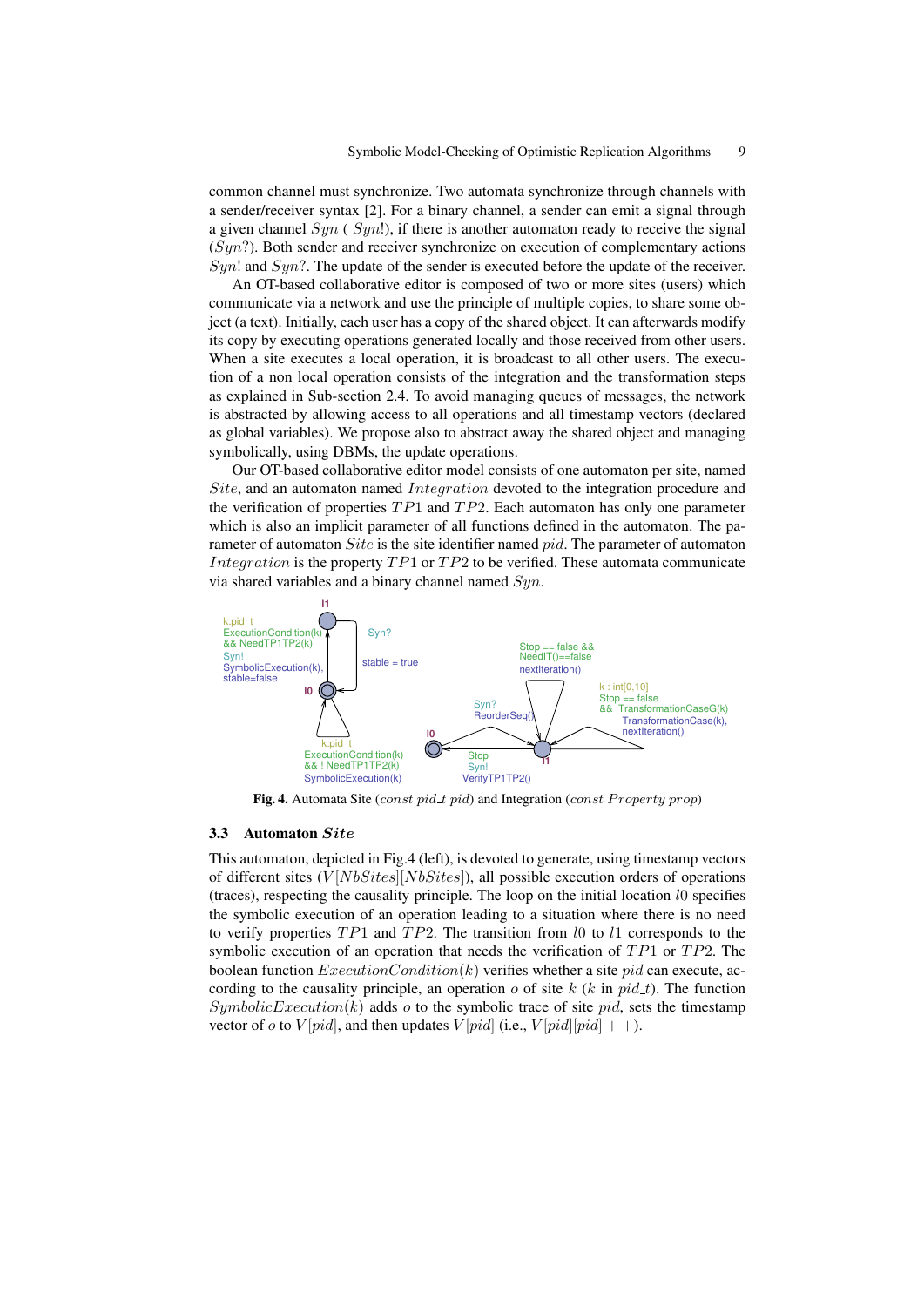The integration of operations is performed by automaton  $Integration$  when there is a need to verify  $TP1$  or  $TP2$  (i.e., function  $NeedTP1TP2(k)$  returns  $true$ ). For  $TP1$ ,  $NeedT P1TP2(k)$  returns true, if the execution, by site pid, of an operation  $o<sub>1</sub>$  of site k leads to a state where there is another site j s.t. traces of pid and j are  $[seq_1; o_0; o_1]$ and  $[seq_2; o_1; o_0]$ , respectively,  $seq_1$  and  $seq_2$  are two equivalent operation sequences,  $o_0$  and  $o_1$  are two concurrent operations. This function returns true for TP2, if the execution of an operation  $o_2$  by site pid leads to a state where there is another site j s.t. traces of pid and j are  $[seq_1; o_0; o_1; o_2]$  and  $[seq_2; o_1; o_0; o_2]$ , respectively,  $seq_1$  and  $seq_2$  are two equivalent sequences,  $o_0$ ,  $o_1$  and  $o_2$  are pairwise concurrent operations.

### 3.4 Automaton Integration

This automaton, depicted in Fig.4 (right), is devoted to the verification of properties  $TP1$  and  $TP2$  on two sequences of operations. The verification starts when it receives a signal  $Syn$  from any site. It consists of applying the integration procedure to each sequence and then verifying that the resulting sequences satisfy the property  $TP1$  or  $TP2$ . As explained in Section 2.4, the integration procedure of a non local operation  $o$ , in a sequence seq, consists of two steps: 1) computing a sequence  $seq'$  equivalent to  $seq$ , where operations dependent of  $o$  precede the concurrent ones (this is the role of function  $ReorderSeq()$ ), and 2) transforming o against seq' (i.e.  $IT^*(o, seq')$ ), realized by loops on location l1 and functions  $TransformationCaseG(k)$ ,  $TransformationCase$ loop containing  $NeedIT() == false$  is executed if o does not need to be transformed against the current operation of  $seq'$ . Otherwise, the other loop is executed and  $o$  is transformed against the current operation of  $seq'$ . The verification of properties  $TP1$ and  $TP2$  on two sequences is performed by  $VerifyTP1TP2()$ , when the transformation process is completed for both sequences. The transformation and the verification are symbolic in the sense that operations are manipulated symbolically using DBMs.

### 3.5 Symbolic transformation

The transformation procedure is applied when there is a need to verify  $TP1$  or  $TP2$ on traces of two sites. To handle symbolically the update operations of these traces, we use a DBM over the positions of the original operations, their copies and also symbols of the original operations. Initially, there is no constraint on symbols of operations and the position of each original operation is identical to those of its copies. Note that, the transformation of an operation does not affect the symbols, but, in some IT functions, the transformation procedures depend on symbols. So, there is no need to represent, symbols of the copies of operations, since they are always equal to the original ones.

Let us explain, by means of an example, how to handle and transform symbolically an operation against another operation. Suppose that we need to verify  $TP1$  on sequences  $seq_0 = [o_0; o_1]$  of site 0 and  $seq_1 = [o_1; o_0]$  of site 1, where operations  $o_0$  and  $o_1$  are concurrent and generated at sites 0 and 1, respectively. The automaton *Integration* starts by calling function  $ReorderSeq()$  to reorder sequences  $seq_0$  and  $seq<sub>1</sub>$  as explained in Section 2.4 and create the initial DBM of the set of constraints  $A = \{p_0 = p'_0 = p''_0, p_1 = p'_1 = p''_1\}$ , where  $p_i, p'_i, p''_i, i \in \{0, 1\}$  represent positions of operations  $o_i$  and its copies  $o'_i$  and  $o''_i$ , respectively. Afterwards, two transformations are performed sequentially by the automaton (loops on location  $l$ 1):  $IT(o'_1, o'_0)$  for  $Seq_0$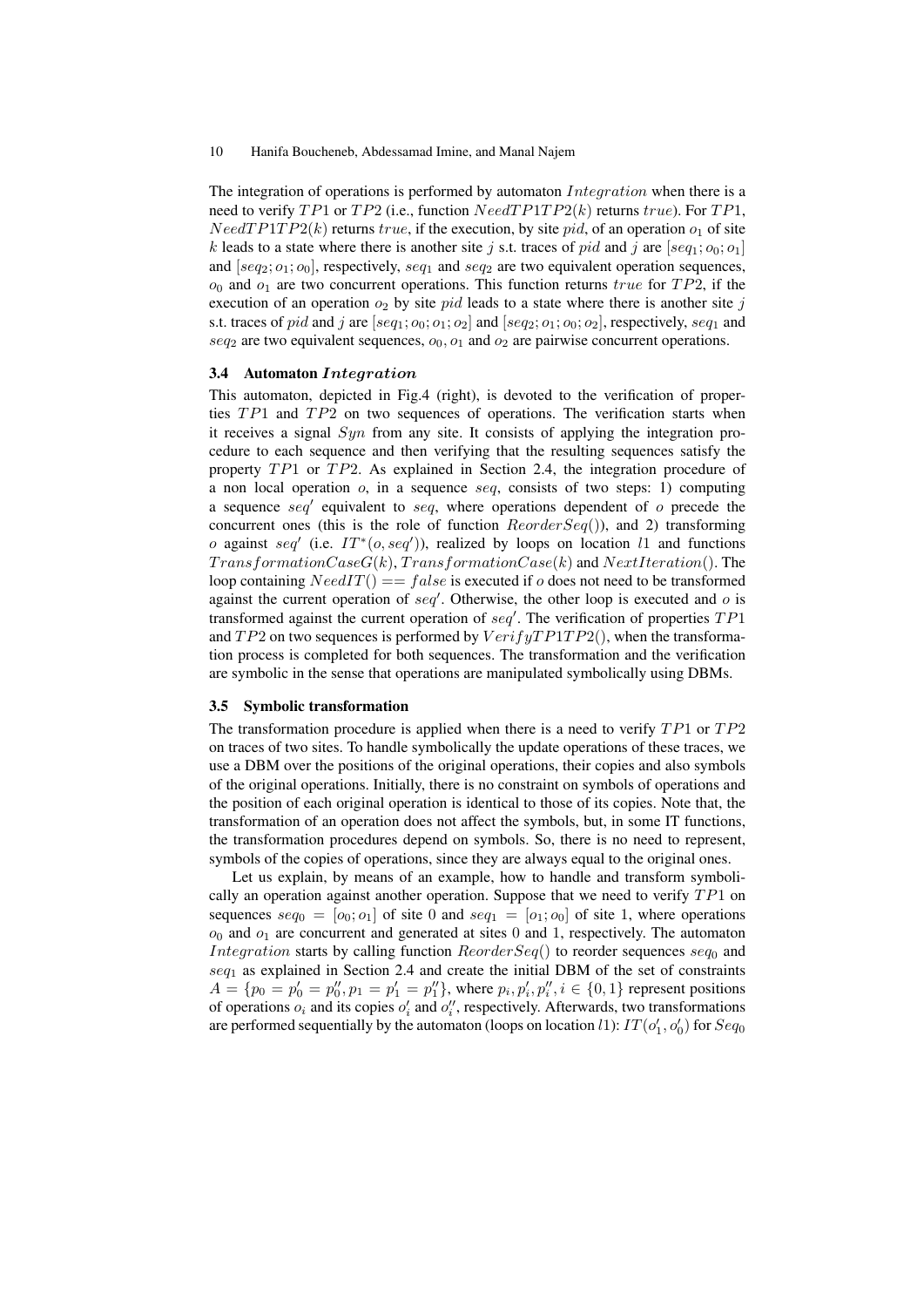and  $IT(o''_0, o''_1)$  for  $Seq_1$ .

For  $IT(o'_1, o'_0)$ , the process offers different possibilities of transformation, through the selection block on  $k$ , which are explored exhaustively. Each value of  $k$  corresponds to a case of transformation. For instance, for Ellis's IT function, the eleven cases of transformation are shown in Fig.5. These cases are trivially derived from Ellis's IT algorithm given in Fig. 3. Note that initially, the kinds of operations are not fixed. They will be fixed when a case of transformation is selected. For example,  $k = 10$  corresponds to the case where  $o'_0$  is a delete operation,  $o'_1$  is an insert operation and  $p'_1 = p'_0$ . The function  $Transformered(10)$  returns true iff the set of constraints  $A \cup \{p_0' = p_1'\}$ is consistent,  $o'_0$  is either a delete operation or not fixed yet<sup>8</sup> ( $Nfx$ ), and  $o'_1$  is either an insert operation or not fixed yet. In our case  $TransformationCaseG(10)$  returns true and the function  $TransformerCase(10)$  adds the constraint  $p'_0 = p'_1$  to A (i.e.,  $A = \{p_0 = p'_0 = p''_0 = p_1 = p'_1 = p''_1\}$ ), decrements  $p'_1$  in the resulting A (i.e.,  $A = \{p_0 = p'_0 = p''_0 = p_1 = p''_1, p_1 - p'_1 = 1\}$ , sets  $o_0, o'_0, o''_0$  to delete operations, and  $o_1$ ,  $o'_1$ ,  $o''_1$  to insert operations.

For  $IT(o''_0, o''_1)$ , the automaton *Integration* offers only one possibility of transformation corresponding to the case fixed by the previous transformation, i.e.,  $o''_0$  is a delete operation,  $o''_1$  is an insert operation and  $p''_0 = p''_1$ . In this case, the function  $TransformationCase$  adds the constraint  $p''_0 = p''_1$  to A (i.e.,  $A = \{p_0 =$  $p'_0 = p''_0 = p_1 = p''_1, p_1 - p'_1 = 1$  and increments  $p''_0$  in the resulting A, (i.e.,  $A = \{p_0 = p'_0 = p_1 = p''_1, p_1 - p'_1 = 1, p_0 - p''_0 = -1\}$ ) (see Fig.6 and Fig.7).

# 3.6 Verification of  $TP1$  and  $TP2$

Property  $TP1$  ensures that the execution of two operations  $o_0$  and  $o_1$  in different orders, on two identical copies of a text, has the same effect. To compare the effects of sequences  $[o'_0; o'_1]$  and  $[o''_0; o''_1]$  on two identical copies of a text, it suffices to determine the final positions, in each copy, of all parts affected, when both operations are executed. The affected parts must be the same in both copies. Since the operations are handled symbolically (represented by a set of atomic constraints  $A$  (i.e., DBMs)), the effect of these symbolic operations must be also represented by a set of constraints. Property  $TP1$  is not satisfied if the number of idle operations differs from one sequence to the other. It is also not satisfied if there is an idle operation in each sequence and the remaining ones are of different types, their positions are different or their symbols are different.

For the other cases, let us first explain how to verify  $TP1$  on our previous example (see Fig.7). Since, in  $A = \{p_0 = p'_0 = p_1 = p''_1 = p'_1 + 1 = p''_0 - 1\}$ , constraint  $p'_1 < p'_0$  is always satisfied, it follows that after executing the sequence  $[Del(p'_0); Ins(p'_1, c_1)],$ the positions of the deleted and the inserted elements are  $p'_0 + 1$  and  $p'_1$ , respectively. In A, constraint  $p_1'' > p_0''$  is also always satisfied. Therefore, after executing the sequence [Ins(p'', c<sub>1</sub>); Del(p'')], the inserted and the deleted elements are at positions  $p_1''$  and  $p_0''$ , respectively. Property  $TP1$  is satisfied iff each valuation of the domain of  $A$ , satisfies the both constraints:  $p'_0 + 1 = p''_0$  and  $p'_1 = p''_1$ , i.e.,  $A = A \cup \{p'_0 + 1 = p''_0, p'_1 = p''_1\}$ . Since, in A, we have  $p'_1 \neq p''_1$ , it follows that  $TP1$  is not satisfied for Ellis's IT algorithm

 $8 Nfx$  means that the operation type is not fixed yet and then can be set to Del or Ins.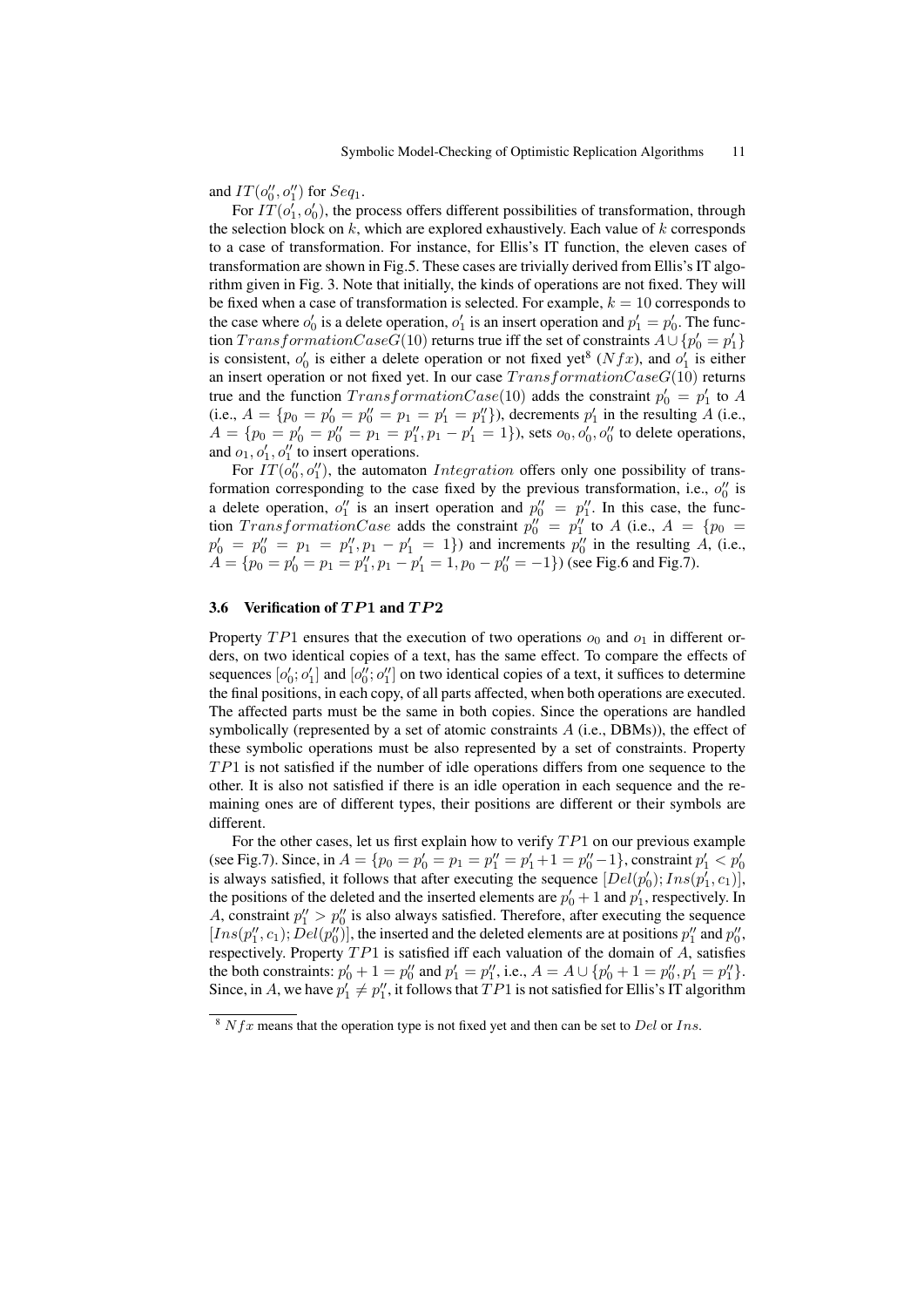Functions TransformationCaseG(int k) and TransformationCase(int k) for Ellis's IT algorithm TransformationCaseG(k) tests whether a transformation numbered k can be applied; Function TransformationCase(k) applies the transformation k (IT(o1',o0'))

|                                                                                                                                                  | A $\cup$ {p1'=p0'} is consistent and<br>$k=10$<br>$op0' \in \{Del,Nfx\}$ and $op1' \in \{Ins,Nfx\}$                                                                                                                                                                                                                                            | $If(op0'==Nfx) op0=op0'=op0"=Del;$<br>If(op1'== $Nfx$ ) op1= op1'=op1"= Ins;<br>A = A $\cup$ {p1'=p0'}; A <sub>[p1'-1</sub>                               |  |  |  |  |
|--------------------------------------------------------------------------------------------------------------------------------------------------|------------------------------------------------------------------------------------------------------------------------------------------------------------------------------------------------------------------------------------------------------------------------------------------------------------------------------------------------|-----------------------------------------------------------------------------------------------------------------------------------------------------------|--|--|--|--|
|                                                                                                                                                  | A $\cup$ {p1'=p0'} is consistent and<br>$k = 9$<br>$op0' \in \{Ins, Nfx\}$ and $op1' \in \{Del, Nfx\}$                                                                                                                                                                                                                                         | $If(op0'==Nfx) op0=op0'=op0"=Ins;$<br>$If(op1'==Nfx) op1 = op1'=op1"=Del;$<br>A = A $\cup$ {p1'=p0'}; A <sub>[p1'++]</sub>                                |  |  |  |  |
| and transformed operations<br>and o1, respectively;<br>=(op1,p1,c1,pr1) are original operations;                                                 | A $\cup$ {p1'=p0', c0>c1} is consistent and<br>$k = 8$<br>op0', op1' $\in$ {lns, Nfx} and pr0>pr1                                                                                                                                                                                                                                              | $If(op0'==Nfx) op0= op0'=op0"=Ins;$<br>$If(op1'==Nfx) op1=op1'=op1"=Ins;$<br>$A = A \cup \{p1'=p0', c0 > c1\}$                                            |  |  |  |  |
| Nop, Nfx);<br>o<br>O<br>đ<br>original                                                                                                            | A $\cup$ {p1'=p0', c0>c1} is consistent and<br>$k=7$<br>op0', op1'∈{lns, Nfx} and pr0 <pr1< td=""><td><math>If(op0'==Nfx) op0=op0'=op0"==Ins;</math><br/><math>If(op1'==Nfx) op1=op1'=op1"=Ins;</math><br/>A = A <math>\cup</math> {p1'=p0', c0&gt;c1}; A<sub>[p1'++]</sub></td></pr1<>                                                        | $If(op0'==Nfx) op0=op0'=op0"==Ins;$<br>$If(op1'==Nfx) op1=op1'=op1"=Ins;$<br>A = A $\cup$ {p1'=p0', c0>c1}; A <sub>[p1'++]</sub>                          |  |  |  |  |
| copies<br>[Ins,Del<br>৳<br>are<br>symbols<br>$.$ op 1' $\in$                                                                                     | A $\cup$ {p1'=p0', c0 <c1} and<br="" consistent="" is=""><math>k=6</math><br/>op0', op1' <math>\in</math>{lns, Nfx} and pr0&gt;pr1</c1}>                                                                                                                                                                                                       | $\text{If}(\text{op}0'=-\text{Nfx})$ op $0=$ op $0'=\text{op}0''=\text{Ins}$ ;<br>$If(op1'==Nfx) op1=op1'=op1"=Ins;$<br>$A = A \cup \{p1'=p0', c0 < c1\}$ |  |  |  |  |
| c0,pr0)<br>Nop,Nfx}<br>and<br>ō.<br>positions<br>and o'l<br>op0'<br>Dei,<br>ĭ<br>and o0'<br>{Ins,<br>o0=(op0,p0,c0,pr0)<br>over<br>$\cup$<br>oba | A $\cup$ {p1'=p0', c0 <c1} and<br="" consistent="" is=""><math>k=5</math><br/>op0', op1'∈{lns, Nfx} and pr0<pr1< td=""><td colspan="5">If <math>(op0'==Nfx)</math> <math>op0=op0'=-op0"==Ins</math>;<br/><math>If(op1'==Nfx) op1=op1'=op1"=Ins;</math><br/>A = A <math>\cup</math> {p1'=p0', c0<c1}; a<sub="">[p1'++]</c1};></td></pr1<></c1}> | If $(op0'==Nfx)$ $op0=op0'=-op0"==Ins$ ;<br>$If(op1'==Nfx) op1=op1'=op1"=Ins;$<br>A = A $\cup$ {p1'=p0', c0 <c1}; a<sub="">[p1'++]</c1};>                 |  |  |  |  |
|                                                                                                                                                  | A $\cup$ {p1'=p0', c0=c1} is consistent<br>$k=4$<br>and $op1',op0' \in \{Ins, Nfx\}$                                                                                                                                                                                                                                                           | $If(op0'==Nfx) op0=op0'=op0"==Ins;$<br>$If(op1'==Nfx) op1=op1"=Ins$<br>$A = A \cup \{p1'=p0', c0=c1\}$ , op1'=Nop                                         |  |  |  |  |
|                                                                                                                                                  | A $\cup$ {p1'=p0'} is consistent<br>$k = 3$<br>and op1', $op0' \in \{Del,Nfx\}$                                                                                                                                                                                                                                                                | $If(op0'==Nfx) op0=op0'=op0"=Del;$<br>$If(op1'==Nfx) op1=op1"=Del;$<br>$A = A \cup \{p1'=p0'\};$ op1'=Nop                                                 |  |  |  |  |
| set of constraints<br>$o1' = (op1', p1', c1, pr1)$                                                                                               | $A \cup \{p1\} > p0$ ' is consistent and<br>$k=2$<br>$op0' \in \{Del,Nfx\}$                                                                                                                                                                                                                                                                    | $If(op0'==Nfx) op0=op0'=op0"=Del;$<br>$A = A \cup \{p0' < p1'\}; A_{[p1'-]}$                                                                              |  |  |  |  |
| the<br><u>(v</u>                                                                                                                                 | $A \cup \{p1\} > p0$ is consistent and<br>$k=1$<br>$opp' \in \{Ins, Nfx\}$                                                                                                                                                                                                                                                                     | $If(op0'=-Nfx) op0=op0'=op0" = Ins;$<br>$A = A \cup \{p0' < p1\}; A_{[p1'+1]}$                                                                            |  |  |  |  |
| ⋖<br>Used<br>Data                                                                                                                                | $k=0$<br>-A $\cup$ {p1' < p0'} is consistent-                                                                                                                                                                                                                                                                                                  | $A = A \cup \{p1' < p0'\}$                                                                                                                                |  |  |  |  |

Fig. 5. Symbolic IT algorithm of Ellis

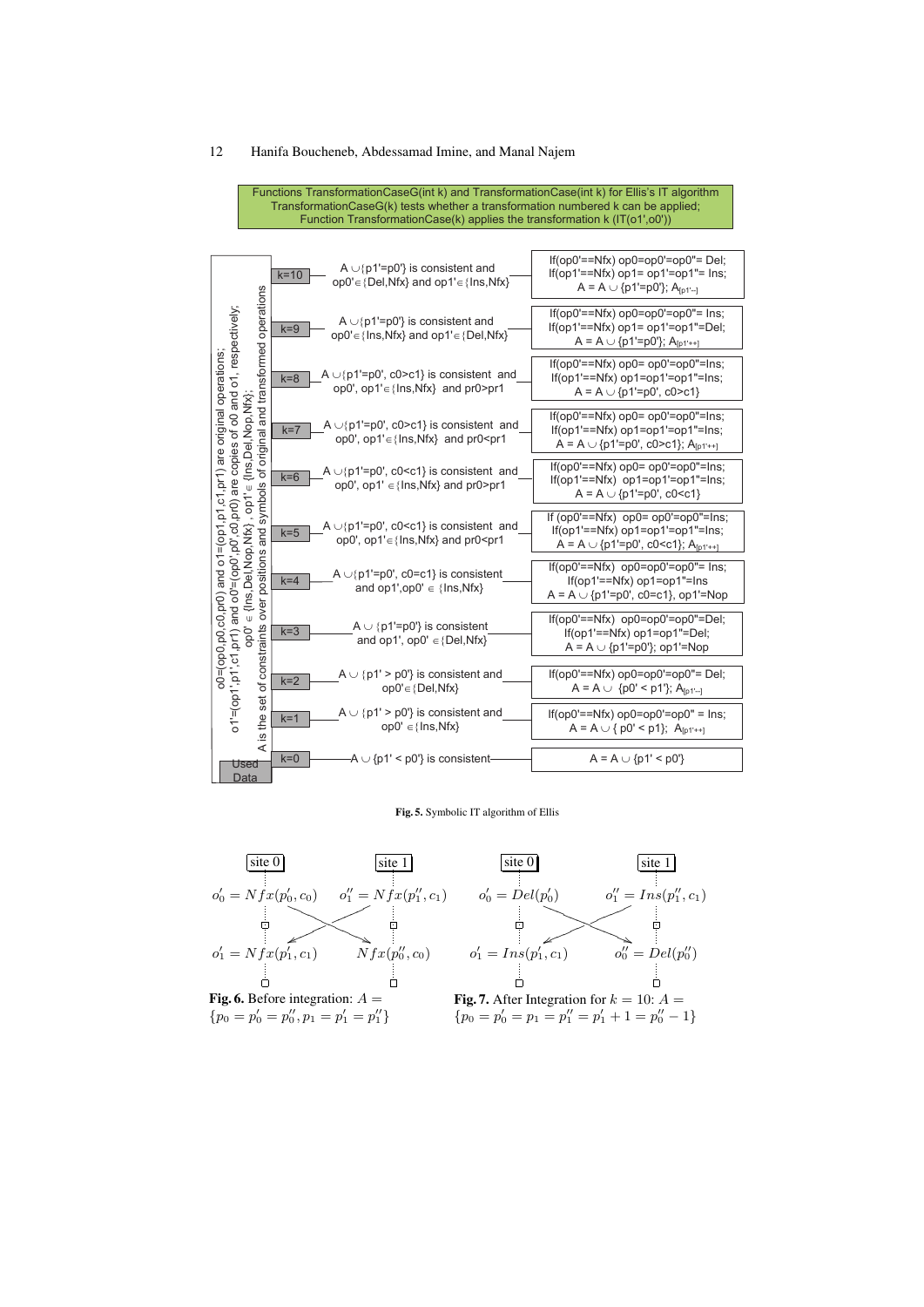and then the previous example is a symbolic counterexample for  $TP1$ . Each nonnegative valuation of positions  $p_0$  and  $p_1$  that satisfies constraints of A but do not satisfy constraints of  $A \cup \{p'_0 = p''_0, p'_1 = p''_1\}$  corresponds to a concrete counterexample. As an example, for  $p_0 = p_1 = 2$ , we obtain the counterexample where sequences executed by sites 0 and 1 are  $[Del(2); Ins(1, c_1)]$  and  $[Ins(2, c_1); Del(3)]$ , respectively. These sequences lead to a divergence. For instance, if the initial text is *abcde*, the previous sequences lead to two different copies:  $ac_1bde$  and  $abc_1de$ .

To verify TP1, function  $VerifyTPTP1TP2$  partitions the domain of A in three or four partitions as shown in Table 2 and then determines, for each consistent partition, the positions of the inserted/deleted elements when both sequences are executed. We give, in Table 2, the different partitions of  $A$  and the associated conditions that guarantee to get the same effect on both copies of the shared text, for different sequences of two non idle operations. As an example, suppose two sequences  $seq' = [Ins(p'_0, c_0); Ins(p'_1, c_1)]$  and  $seq'' = [Ins(p''_1, c_1); Ins(p''_0, c_0)].$  Let us compare the effects of these sequences. The positions of the inserted elements, when seq' is executed, depend on the relationships between  $p'_0$  and  $p'_1$ :  $p'_0 + 1$  and  $p'_1$ , if  $p'_0 \ge p'_1$ ; and  $p'_0$  and  $p'_1$  otherwise. Similarly, the positions of the inserted elements when  $seq''$  is executed are:  $p''_1 + 1$  and  $p'_0$ , if  $p''_1 \geq p''_0$ ; and  $p''_1$  and  $p''_0$  otherwise. Therefore, to compare the effects of both sequences, four cases are considered (see Fig.8). Each case has its own condition of convergence. For example, for  $p'_0 \ge p'_1 \wedge p''_1 \ge p''_0$ , the condition of convergence is  $A \cup \{p'_0 \ge p'_1, p''_1 \ge p''_0\} = A \cup \{p'_0 \ge p'_1, p''_1 \ge p''_0, p'_0 = p''_1, p'_1 = 1\}$  $p''_0, c_0 = c_1$ .



**Fig. 8.** Effect of seq' and seq'' in case  $p'_0 \ge p'_1 \wedge p''_1 \ge p''_0$ 

The verification of property  $TP2$  is much more simpler than  $TP1$ . Let  $[seq_0; o_0; o_1; o_2]$  and  $[seq_1; o_1; o_0; o_2]$  be a pair of equivalent sequences, such that  $o_0, o_1$ and  $o_2$  are pairwise concurrent operations. Verifying  $TP2$  consists of testing that  $o_2$  is transformed in the same manner against sequences [ $seq_0; o_0; o_1$ ] and [ $seq_1; o_1; o_0$ ].

For both properties, function  $VerifyTP1TP2$  sets a boolean variable named Detected to true as soon as the violation of property  $TP1$  or  $TP2$  is detected. This variable is initially set to *false*.

Our approach is sound and complete w.r.t. to the comvergence property as it generates only feasible traces (in respect with the causality principle) and the integration procedure is performed exactly as in OT-based collaborative editors. Properties T P1 and  $TP2$  are verified on feasible traces in conformity with their definitions.

We have used the on-the-fly model-checker  $UPPAAL<sup>9</sup>$  to test the symbolic model proposed here. The Computation tree logic (CTL) formula [5] AG not Detected allows us to verify whether or not property  $TP1$  or  $TP2$  is satisfied. We have considered several IT functions: Ellis [4], Ressel [8], Sun [12], Suleiman [9] and *Imine* [6]. To test different IT functions, it suffices to rewrite accordingly functions

<sup>9</sup> www.uppaal.com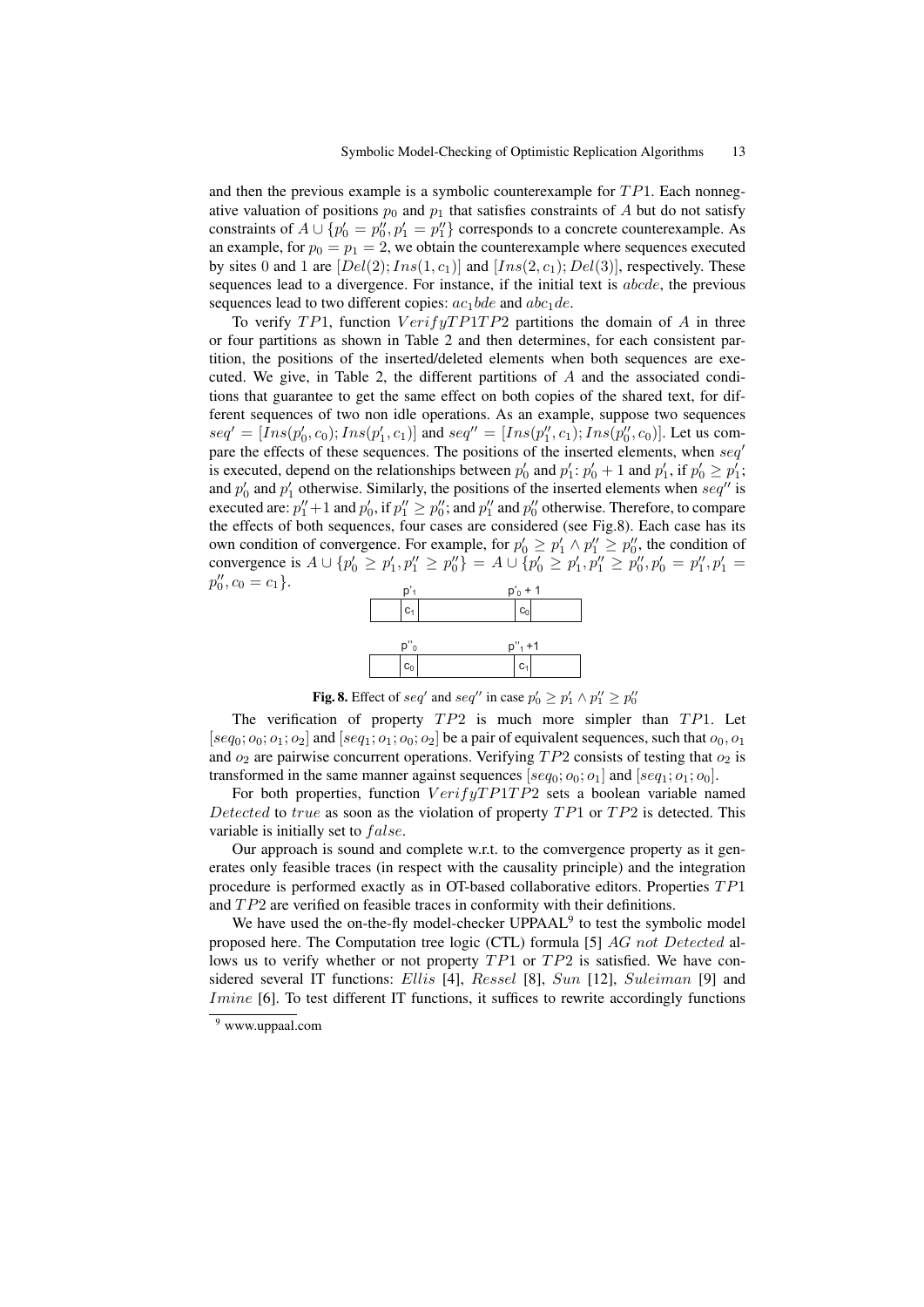$TransformationCaseG(k)$  and  $TransformationCase(k)$ . We give, in Table 3, the results obtained for both properties  $TP1$  and  $TP2$  in the case of four operations  $o_0$ ,  $o_1$ ,  $o_2$ ,  $o$  and three sites. All operations are pairwise concurrent, except that  $o_2$  is causally dependent of  $o$ . The property  $TP2$  is not satisfied for all considered IT functions. A symbolic counterexample is provided for each unsatisfied property. We report also the number of explored/computed abstract states and the time, in second, of the verification, under UPPAAL, of CTL formula AG not Detected.

|                                                   | $[Ins(p'_0, c_0); Ins(p'_1, c_1)] \    [Ins(p''_1, c_1); Ins(p''_0, c_0)]$                                     |  |  |  |  |
|---------------------------------------------------|----------------------------------------------------------------------------------------------------------------|--|--|--|--|
| Partitions of A                                   | Convergence condition                                                                                          |  |  |  |  |
|                                                   | $A_1 = A \cup \{p'_1 \leq p'_0, p''_1 < p''_0\}$ $A_1 = A_1 \cup \{p'_0 + 1 = p''_0, p'_1 = p''_1\}$           |  |  |  |  |
|                                                   | $A_2 = A \cup \{p'_1 \leq p'_0, p''_1 \geq p''_0\}$ $A_2 = A_2 \cup \{p'_0 = p''_1, p'_1 = p''_0, c_0 = c_1\}$ |  |  |  |  |
|                                                   | $A_3 = A \cup \{p'_1 > p'_0, p''_1 < p''_0\}$ $A_3 = A_3 \cup \{p'_0 = p''_1, p'_1 = p''_0, c_0 = c_1\}$       |  |  |  |  |
|                                                   | $A_4 = A \cup \{p'_1 > p'_0, p''_1 \geq p''_0\}$ $A_4 = A_4 \cup \{p'_0 = p''_0, p'_1 + 1 = p''_1\}$           |  |  |  |  |
|                                                   | $[Del(p'_0);Del(p'_1)]$ $[Del(p''_1);Del(p''_0)]$                                                              |  |  |  |  |
|                                                   |                                                                                                                |  |  |  |  |
|                                                   | $A_1 = A \cup \{p'_1 < p'_0, p''_1 \le p''_0\}$ $ A_1 = A_1 \cup \{p'_0 = p''_0 + 1, p'_1 = p''_1\}$           |  |  |  |  |
|                                                   | $A_2 = A \cup \{p'_1 < p'_0, p''_1 > p''_0\}$ $A_2 = A_2 \cup \{p'_0 = p''_1, p'_1 = p''_0\}$                  |  |  |  |  |
| $A_3 = A \cup \{p'_1 \ge p'_0, p''_1 \le p''_0\}$ | $A_3 = A_3 \cup \{p'_0 = p''_1, p'_1 = p''_0\}$                                                                |  |  |  |  |
|                                                   | $A_4 = A \cup \{p'_1 \ge p'_0, p''_1 > p''_0\}$ $A_4 = A_4 \cup \{p'_0 = p''_0, p'_1 = p''_1 + 1\}$            |  |  |  |  |
|                                                   | $[Del(p'_0); Ins(p'_1, c_1)]$ $[Ins(p''_1, c_1); Del(p''_0)]$                                                  |  |  |  |  |
| Partitions of A                                   | Convergence condition                                                                                          |  |  |  |  |
| $A_1 = A \cup \{p'_1 < p'_0\}$                    | $A_1 = A_1 \cup \{p'_0 + 1 = p''_0, p'_1 = p''_1\}$                                                            |  |  |  |  |
| $A_2 = A \cup \{p'_1 \ge p'_0, p''_1 \le p''_0\}$ | $A_2 = A_2 \cup \{p'_0 = p''_1, p'_1 + 1 = p''_0, p'_0 = p'_1\}$                                               |  |  |  |  |
| $A_3 = A \cup \{p'_1 \ge p'_0, p''_1 > p''_0\}$   | $A_3 = A_3 \cup \{p'_0 = p''_0, p'_1 = p''_1 - 1\}$                                                            |  |  |  |  |
|                                                   |                                                                                                                |  |  |  |  |

Table 2. Symbolic verification of TP1

# 4 Conclusion

We have proposed here a symbolic model-checking technique to verify that an OT algorithm used, in replication-based collaborative editors ensures convergence of replicas. In our technique, the shared objects are abstracted and their update operations are handled symbolically using difference bound matrices. Unlike in [3], there is no need to fix neither the shared object nor sizes of parameters of its update operations. Unlike in [7], our approach allows us to provide symbolic feasible counterexamples for the convergence property. Indeed, in [7], the verification of convergence is not based on only feasible traces. Consequently, it is sound but not complete. Our approach is sound and complete. However, its termination needs to fix the numbers of sites and operations. We plan to determine, if they exist, the smallest values for  $m$  and  $n$  s.t. an OT algorithm ensures convergence for  $m$  operations and  $n$  sites implies that the OT algorithm ensures convergence for any arbitrary numbers of operations and sites.

# References

- 1. G. Behrmann, P. Bouyer, K. G. Larsen, and R. Pelánek. Lower and upper bounds in zonebased abstractions of timed automata. *Theoretical Computer Science*, 8(3), 2006.
- 2. B. Bérard, P. Bouyer, and A. Petit. Analysing the pgm protocol with UPPAAL. *International Journal of Production Research*, 42(14):2773–2791, 2004.
- 3. H. Boucheneb and A. Imine. On model-checking optimistic replication algorithms. In *FMOODS/FORTE*, pages 73–89, 2009.